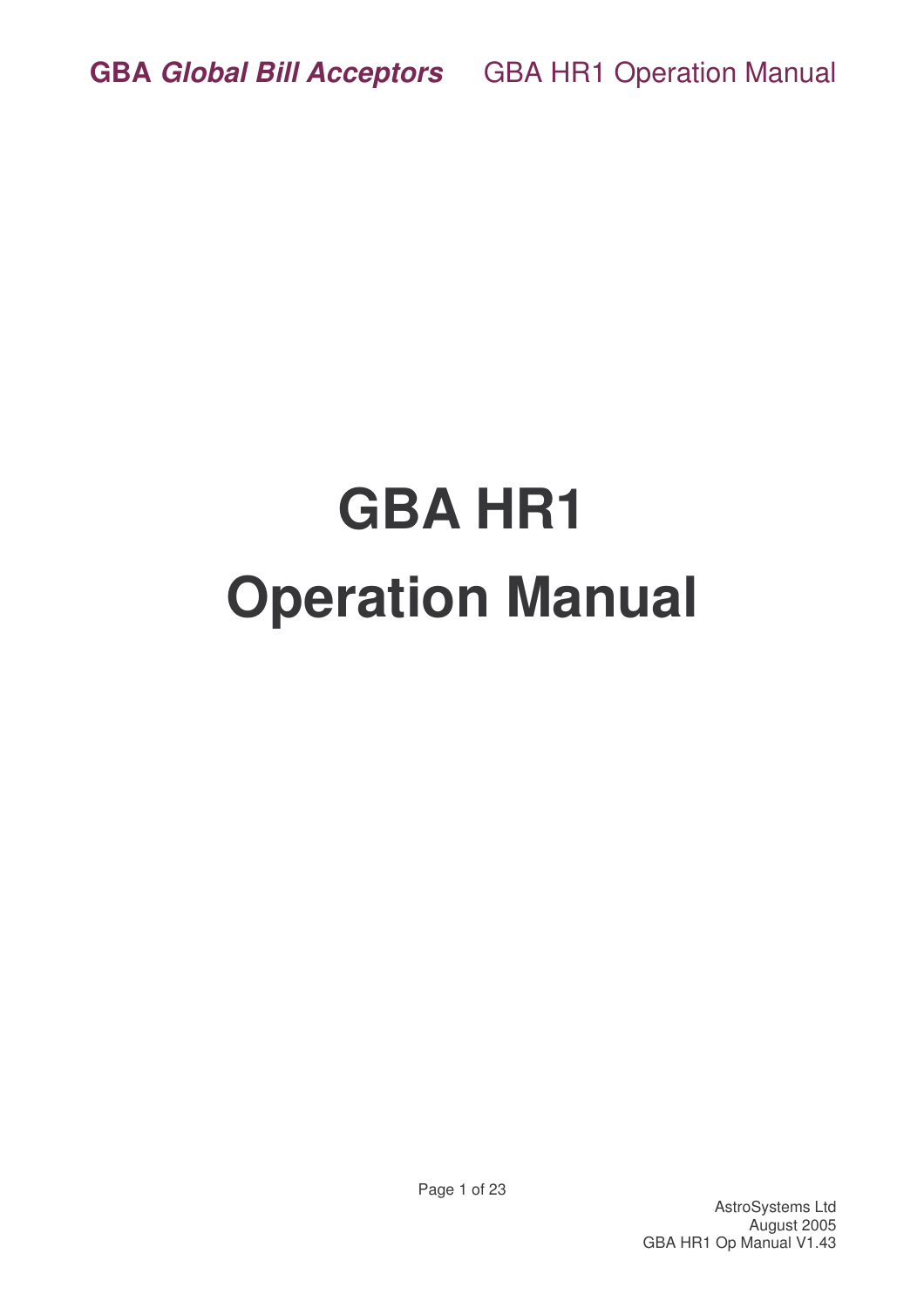### **Contents:**

| Introduction                                                                                                                                                                                                                                                                                  | 3                                                                                              |
|-----------------------------------------------------------------------------------------------------------------------------------------------------------------------------------------------------------------------------------------------------------------------------------------------|------------------------------------------------------------------------------------------------|
| Connections                                                                                                                                                                                                                                                                                   | 4                                                                                              |
| Interface Specification<br><b>Maximum Values</b><br>Environmental<br>Power Supply                                                                                                                                                                                                             | 5<br>5<br>5<br>6                                                                               |
| Servicing the Validator<br>Cleaning the note path<br>Jam Clearance<br>Calibration<br>Configuration using the programming card<br>Configuration using GBATalk PC software<br>Product options<br>Changing the EPROM<br>Reprogramming via FLASH<br>Unit to unit Cloning<br>Changing a Note Guide | $\overline{7}$<br>$\overline{7}$<br>8<br>$\mathsf 9$<br>10<br>10<br>10<br>12<br>12<br>13<br>14 |
| Optical Anti String Gate (OASG) Description                                                                                                                                                                                                                                                   | 15                                                                                             |
| <b>GBA HR1 Default Configuration</b>                                                                                                                                                                                                                                                          | 17                                                                                             |
| Diagnostics                                                                                                                                                                                                                                                                                   | 18                                                                                             |
| Diagrams                                                                                                                                                                                                                                                                                      | 21                                                                                             |
| <b>Revision Data and Contact Details</b>                                                                                                                                                                                                                                                      | 23                                                                                             |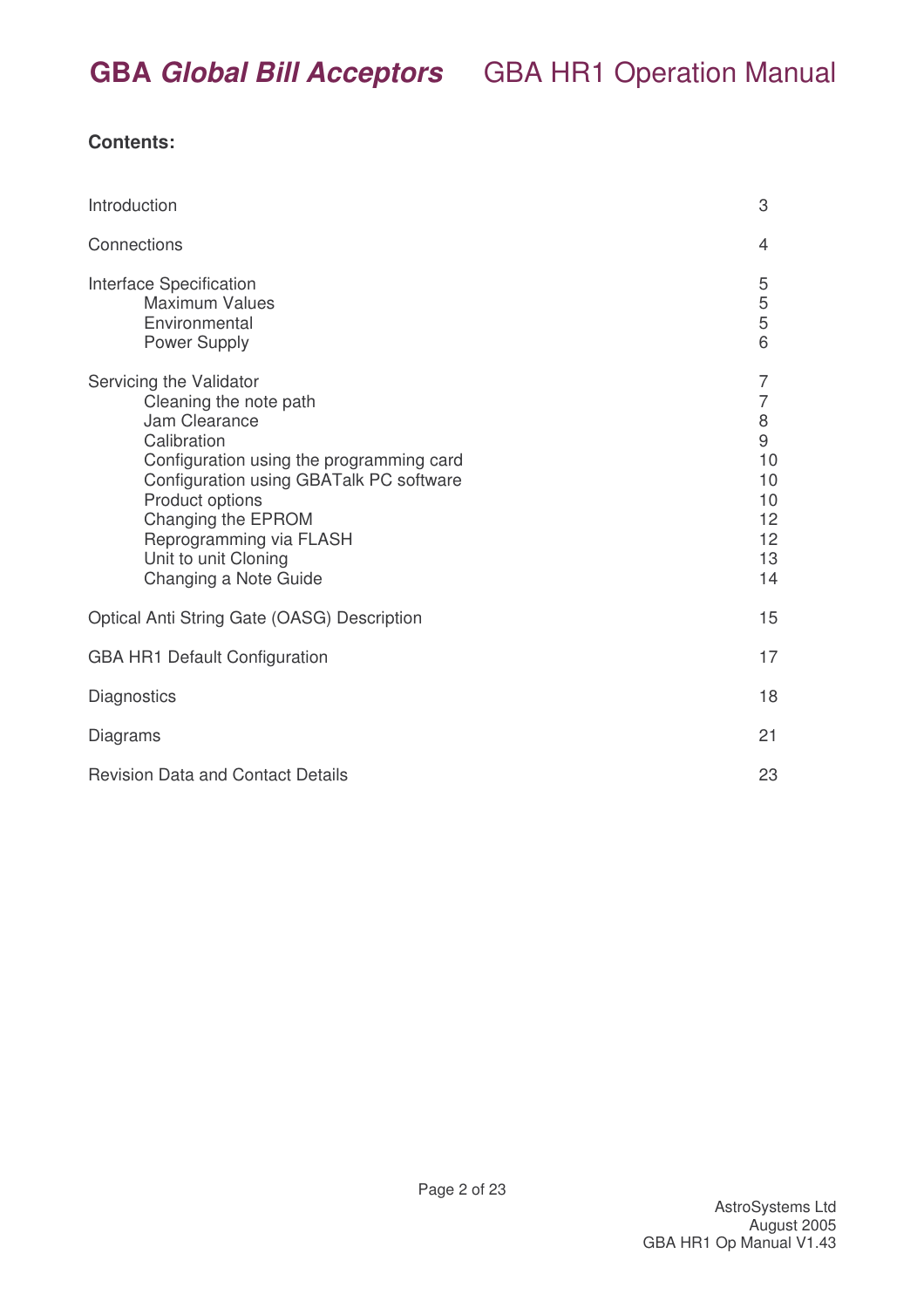#### **Introduction:**

This manual describes the operation and basic servicing of the GBA HR1 note validator.

If you have any questions about this or any other Astrosys products then please visit our web sites at www.globalbillacceptors.com and www.microcoin.com, or contact your local sales office for assistance (see last page).

The GBA HR1 has been specially designed to fit into all applications previously served by the GBA note validator range, including Vending, Amusement, Parking, and Internet kiosks. The GBA HR1 can operate as a head only unit as well as fitting existing stacker configurations. The following features are also offered:

- Superior note discrimination
- Up to 16 note x 4 way acceptance
- Accepts notes from 61 to 82mm wide (and up to 170mm in length)
- Escrow
- Manufactured to ISO 9001 standards
- Simple configuration using Programming Card or PC software
- Internal Optical Anti String Gate as standard
- Optional external Mechanical Anti String Gate
- Modular hardware
- $12V (+/- 10%) operation$
- Easy access to note path for servicing and cleaning
- On board bi-colour diagnostic LED
- Automatic temperature compensation
- Red illuminated runway note guide fitted as standard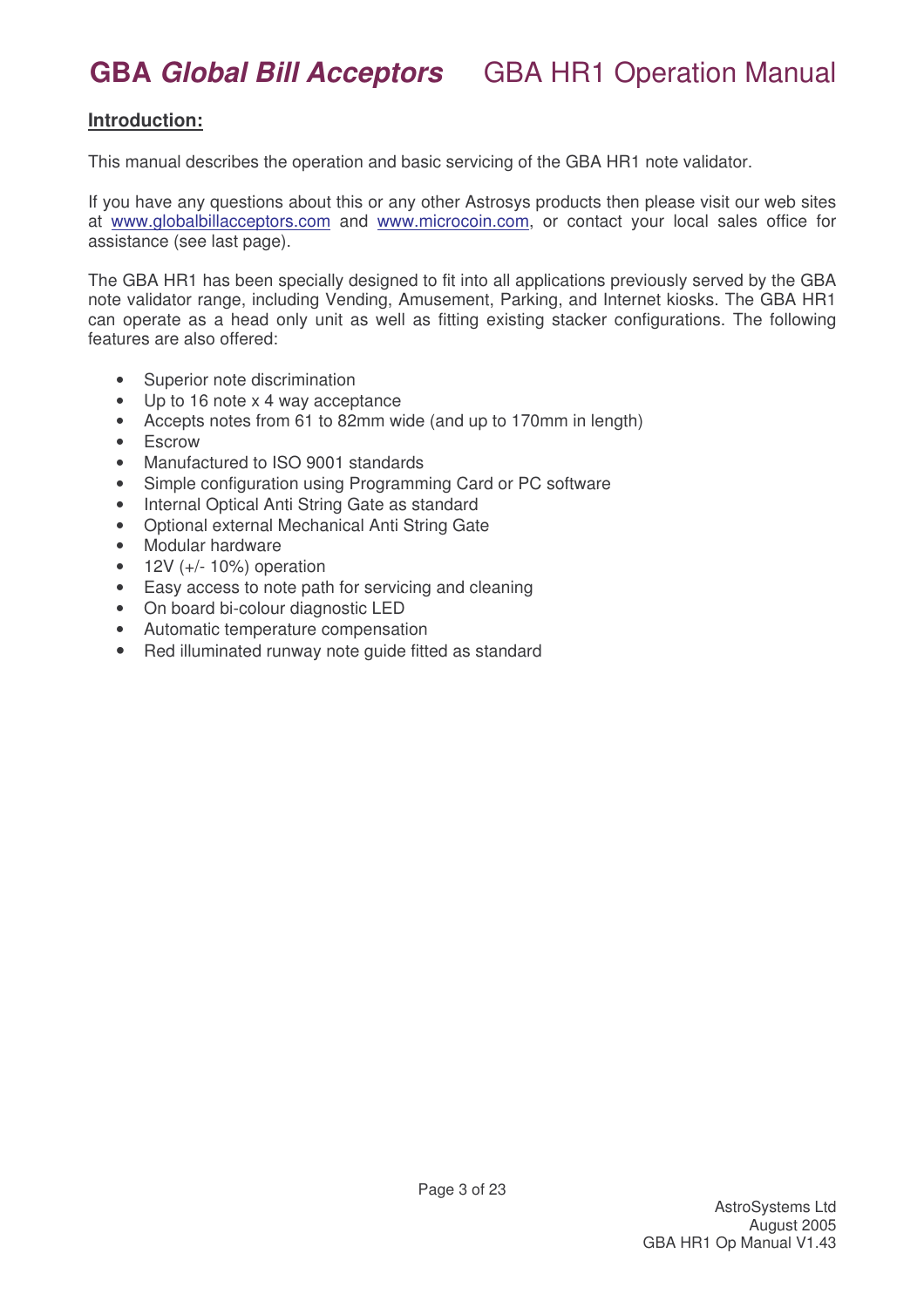#### **Connections:**

**Please note: care should be taken to avoid reversing the Ground and 12VDC connections, as this will cause damage to the unit.**

|           |  |  |  |  | 10 |  |
|-----------|--|--|--|--|----|--|
| 888888888 |  |  |  |  |    |  |
| 11        |  |  |  |  | 20 |  |

**View of connector from GBA Head**

| Pin            |              | <b>Parallel</b>                    | <b>Mars Serial</b>                       | <b>Pulse</b>                            | Serial (R1)         |
|----------------|--------------|------------------------------------|------------------------------------------|-----------------------------------------|---------------------|
| 1              | Grey         | /ABN Output                        | /ABN Output                              | /ABN Output                             | n.c.                |
| $\overline{2}$ | Orange       | n.c.                               | /Serial Select (Low)                     | Pulse (High) or n.c.                    | n.c.                |
| 3              | White        | /Vend 6 Output                     | /Busy                                    | /Busy                                   | n.c.                |
| $\overline{4}$ | Yellow       | /Escrow control                    | Clears / ABN and<br>Stacker Full Signal  | Clears /ABN and<br>Stacker Full Signal  | n.c.                |
| 5              | Green        | / Vend 5 Output                    | <b>TXD</b>                               | n.c.                                    | <b>TXD</b>          |
| 6              | <b>Brown</b> | n.c.                               | Serial Send Signal<br>(/RTS)             | n.c.                                    | n.c.                |
| $\overline{7}$ | <b>Black</b> | / Vend 3 Output                    | Gnd                                      | n.c.                                    | n.c.                |
| 8              | Red          | / Vend 4 Output                    | n.c.                                     | n.c.                                    | n.c.                |
| 9              | Whi/Blk/Grn  | n.c.                               | n.c.                                     | n.c.                                    | <b>RXD</b>          |
| 10             | <b>Blue</b>  | Inhibit Control Input<br>(IEnable) | Inhibit Control Input<br>(IEnable)       | Inhibit Control Input<br>$($ Enable $)$ | n.c.                |
| 11             | Violet       | / Vend 1 Output                    | Confirm Signal To Start<br>Serial (/CTS) | n.c.                                    | n.c.                |
| 12             | Whi/Vio      | n.c.                               | n.c.                                     | /Pulse O/P                              | n.c.                |
| 13             | Whi/Gry      | / Vend 2 Output                    | n.c.                                     | n.c.                                    | n.c.                |
| 14             | Whi/Blk      | Motor Ground                       | Motor Ground                             | Motor Ground                            | Motor Ground        |
| 15             | Whi/Blk      | Ground                             | Ground                                   | Ground                                  | Ground              |
| 16             | Whi/Red      | $12 VDC +$                         | $12 VDC +$                               | $12 VDC +$                              | $12 VDC +$          |
| 17             | Whi/Red      | $12 VDC +$                         | $12 VDC +$                               | $12 VDC +$                              | $12 VDC +$          |
| 18             | Whi/Yel      | <b>PDT Terminal</b>                | <b>PDT Terminal</b>                      | <b>PDT Terminal</b>                     | <b>PDT Terminal</b> |
| 19             | Whi/Grn      | <b>PDT Terminal</b>                | <b>PDT Terminal</b>                      | <b>PDT Terminal</b>                     | <b>PDT Terminal</b> |
| 20             | Whi/Blu      | <b>PDT</b> Terminal                | <b>PDT</b> Terminal                      | <b>PDT Terminal</b>                     | <b>PDT</b> Terminal |

Note: where a description is preceded by a "/" then that signal is active low. n.c. = not connected

See also Interface Description Manual for further details.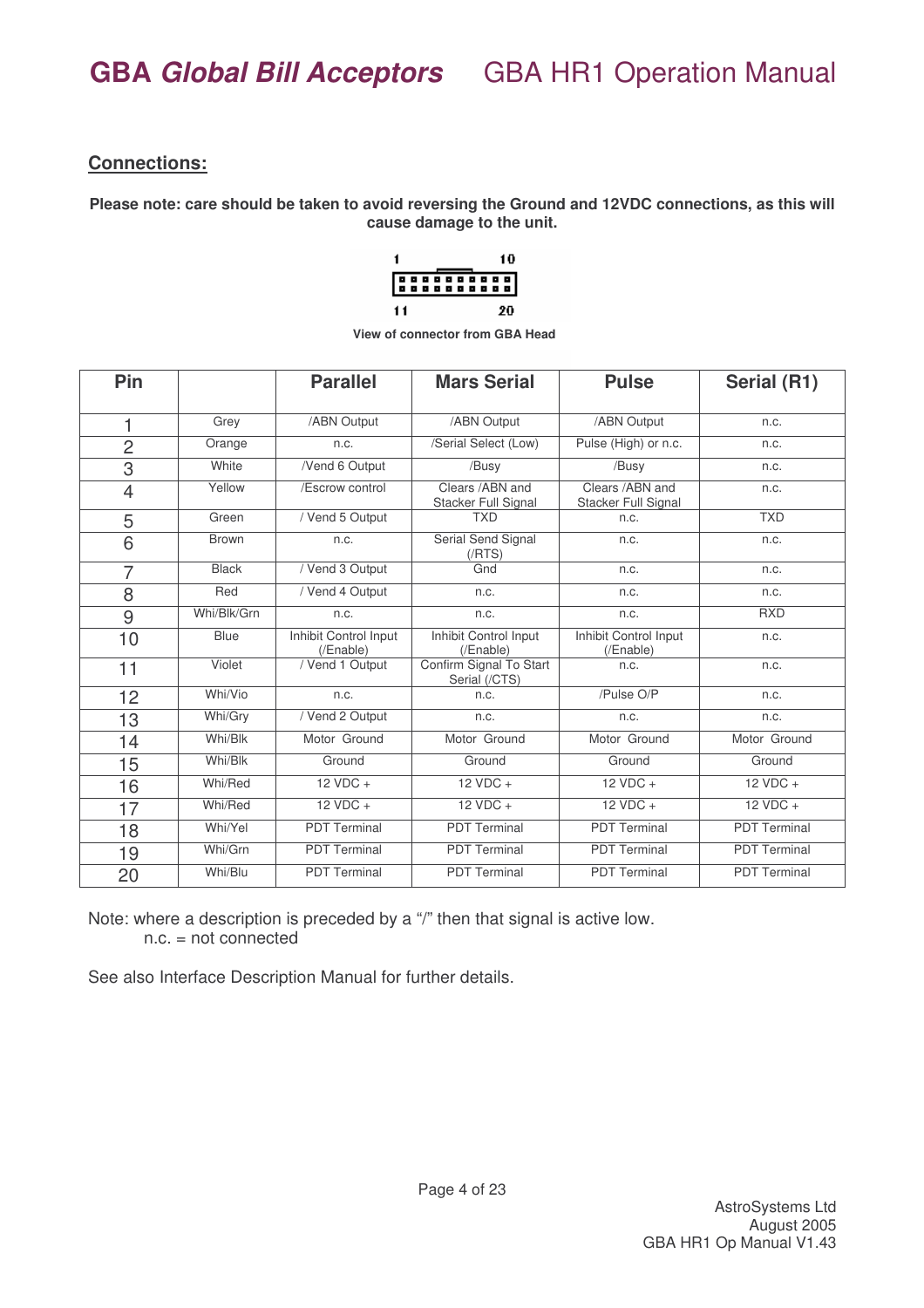### **Interface Specification**

| Maximum Output Low Voltage<br>Minimum Output High Voltage | 0.4VDC<br>2.4VDC |
|-----------------------------------------------------------|------------------|
| Maximum output sink current<br>(Open collector)           | 50mA @ 12VDC     |
| Input pull up to 5V                                       | 21K ohm          |

| <b>Signal</b>         | <b>Description</b>                                                                                                                                                 |
|-----------------------|--------------------------------------------------------------------------------------------------------------------------------------------------------------------|
| /ABN (Alarm)          | Output – low for 100ms (parallel interface) or permanently low to<br>indicate error or alarm in serial and pulse interfaces.                                       |
| /VEND n               | The vend outputs 1 to 6 (parallel interface) are capable of sinking up to<br>50 MA at 12VDC.                                                                       |
| /ESCROW               | Input - when low this selects Escrow mode                                                                                                                          |
| PULSE, /SERIAL select | Input - when low selects Mars® Serial (A) mode. High or not connected<br>selects pulse mode                                                                        |
| /BUSY                 | Output $-$ a low output indicates when the acceptor is operating                                                                                                   |
| /DATA                 | Output - used to send data to the host machine                                                                                                                     |
| /CTS                  | Input - from host that tells acceptor that host is ready to receive the<br>message                                                                                 |
| /Enable               | Input - Determines whether or not the acceptor will accept bills. Logic<br>$low = accept \, bills$                                                                 |
| /RTS (Interrupt)      | Output to host signal that the acceptor wishes to send a message to the<br>host.                                                                                   |
| /PULSE O/P            | The pulse credit output is capable of sinking up to 50 MA at 12VDC.                                                                                                |
|                       | The pulse pattern is selectable via the programming card. In the normal<br>mode the pattern is 50mS on/300ms off. In the fast mode a<br>50mS/50mS pattern results. |
| <b>TXD</b>            | Output – open collector                                                                                                                                            |
| <b>RXD</b>            | Input - TTL level RS232 receive data                                                                                                                               |

#### **Absolute Maximum Specifications**:

| <b>Input Voltage</b>             | <b>13.2VDC</b> |
|----------------------------------|----------------|
| <b>Signal Input High Voltage</b> | 5.5VDC         |

| <b>Minimum Specifications</b><br>Input Voltage<br>Signal Minimum Voltage |     | 10.8VDC<br>0V        |  |
|--------------------------------------------------------------------------|-----|----------------------|--|
| <b>Environmental</b>                                                     |     |                      |  |
| Humidity                                                                 | min | 5%                   |  |
|                                                                          | max | 95% (non condensing) |  |
| Temperature                                                              | min | $0^{\circ}$ C        |  |
|                                                                          | max | $+60^{\circ}$ C      |  |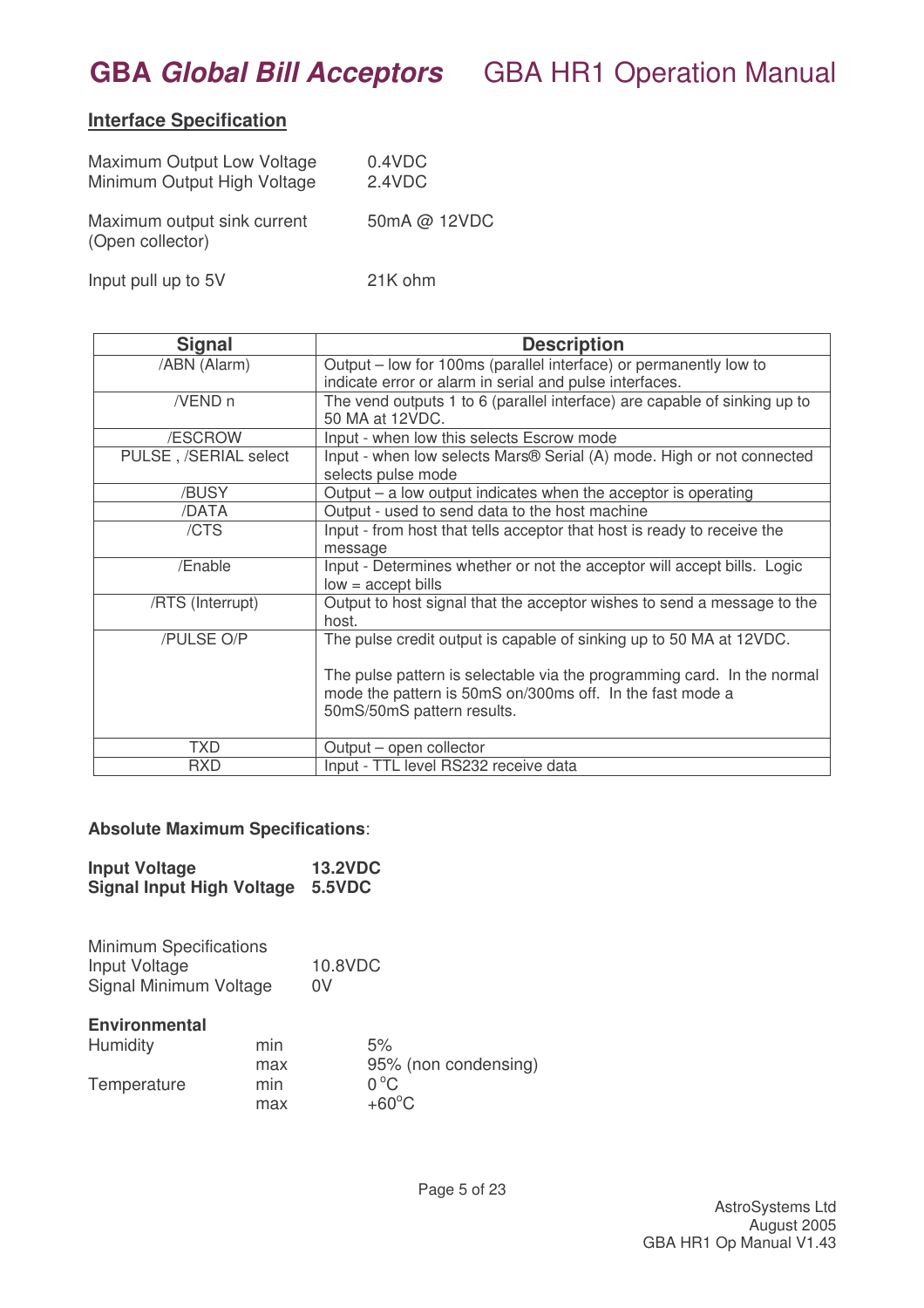#### **Supply**

| Voltage             | 12VDC +/- 10% |
|---------------------|---------------|
| Current consumption |               |
| Quiescent           | 180 mA        |
| Validating          | 750 mA        |
| <b>Stalled</b>      | 1.5A          |
|                     |               |

#### **I/O Drivers**

Signal interfaces are buffered by use of Toshiba TD6283 or equivalent.

The outputs are open collector.

Inputs:

 $High > 3.5 V$  $Low < 0.3 V$ 



#### 6283 Schematic

#### **ccTalk ® Connection**

If the validator is used in a ccTalk® interface application, an additional harness is required. Part Number: **HCC** Please contact Technical Support for details.

#### **MDB Connection**

If the validator is used in an MDB interface application, an additional power supply or conversion board is required.

Part Number: **PSU5G** – MDB power supply Part Number: **Z/MDBBLK** – MDB conversion board. Please contact Technical Support for details.

For further details relating to the operation of specific interfaces, please refer to the Interface Description Manual.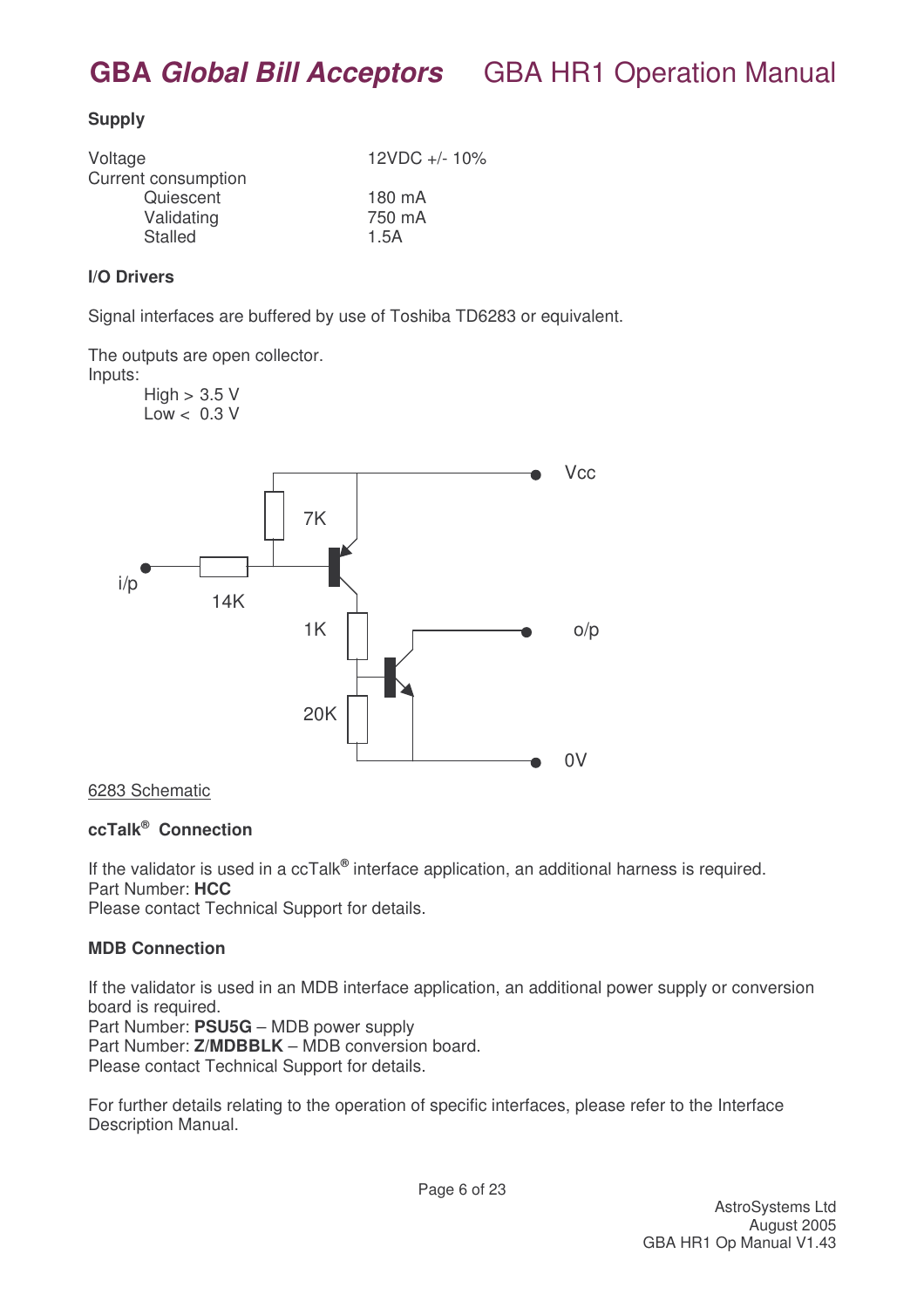### **SERVICING THE VALIDATOR**

#### **CLEANING THE VALIDATOR NOTE PATH:**

#### **Equipment Required**

Cotton Swab or lint free cloth.

Cleaning solution.

A mix of Water and up to 50% Isopropyl Alcohol is recommended.

(**DO NOT** use more than 50% Isopropyl alcohol)

(**NEVER** use cleaning agents such as "Amberclens" on this product as the unit may be severely damaged)

#### **Procedure; Anti-Static Precautions should be observed when cleaning validator head.**

- 1. Ensure the supply to the validator is switched OFF.
- 2. Disconnect external cables attached to the left side of validator head.
- 3. Move the two latches inwards to unlatch and then gently pivot top section backwards to open.
- 4. Using the Cotton swab or cloth dipped in the cleaning solution carefully clean all sensors and plastic windows using light force only.
- 5. Continue with swab etc to clean note path, all rollers and belts (to advance belts manually rotate the drive gear at rear of unit).
- 6. Use an additional swab or cloth to dry area cleaned, if required.
- 7. Gently push down on the upper section of the reader until the latches re-engage.
- 8. Re-connect external cables.
- 9. The supply to the validator can now be switched ON.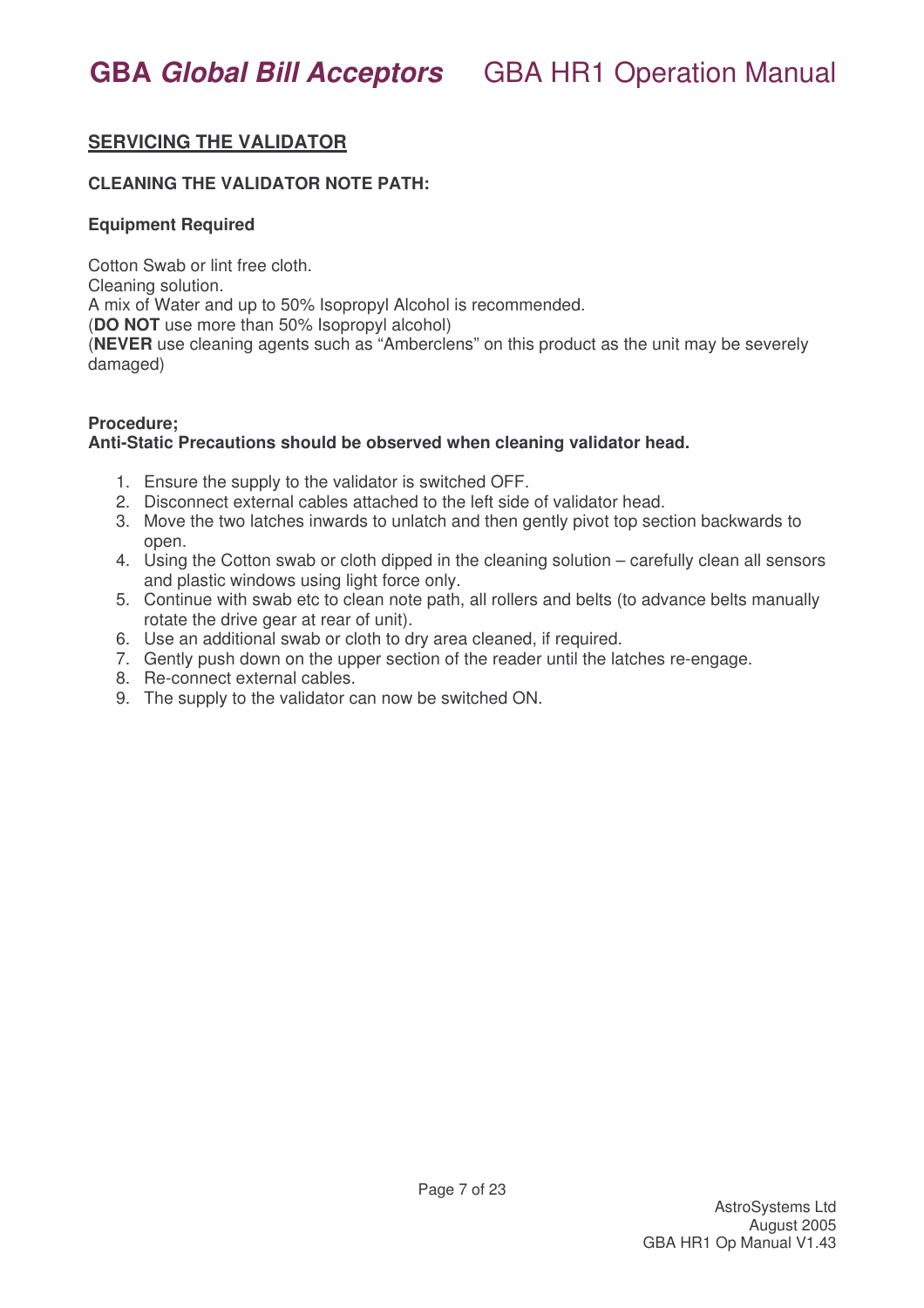#### **Jam Clearance:**

- 1. Ensure the supply to the validator is switched OFF.
- 2. Disconnect external cables attached to the left side of validator head.
- 3. Move the two latches, on the top of the reader, inwards to unlatch and then gently pivot top section backwards to open.
- 4. Clear any debris from note path.
- 5. Re-assemble unit.



GBA HR1 in open position for cleaning and Jam Clearance.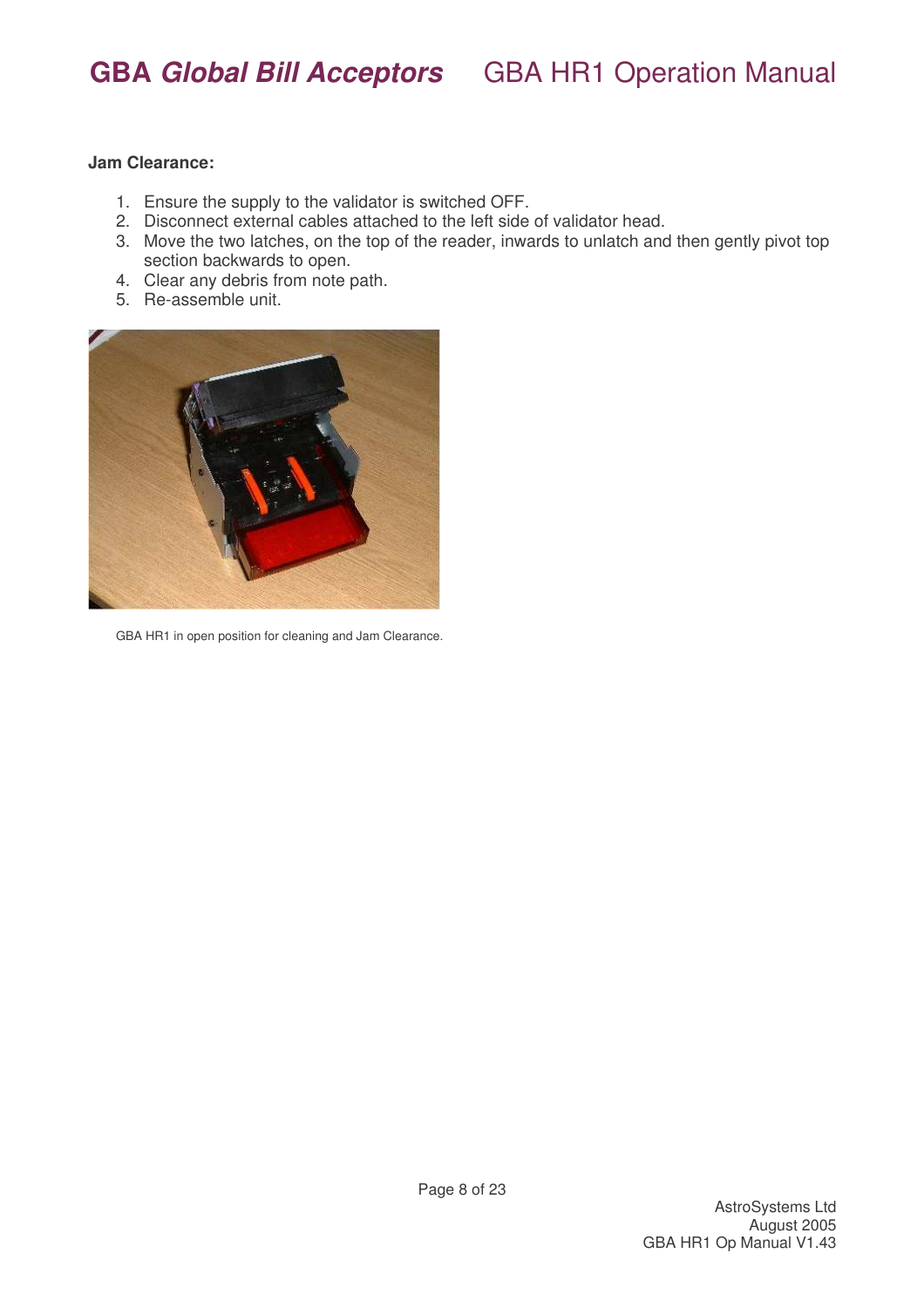### **CALIBRATION PROCEDURE**

#### **Equipment Required;**

Stylus with small tip (for switching dip-switch) Calibration Paper (Thick & Thin)

#### **Procedure;**

#### **Anti-Static Precautions should be observed**

- 1. Clean Validator Bill path.
- 2. The GBA HR1 **MUST** be powered up for a minimum of 15 minutes before carrying out the Calibration procedure.
- 3. Locate Dip-switch visible through the top cover window, next to diagnostic LED.
- 4. Close switch 1 Dip 1 (ON).
- 5. Insert the first sheet of clean calibration paper (Thin).
- 6. Paper is drawn in fully and then returned approximately 30mm (level with the note guide). It will be held here for approx. 3 seconds and then rejected in one smooth movement. If paper is rejected in three movements, switch off Dip-switch 1, cycle power to the reader and start from point 2.
- 7. After thin paper is rejected insert the second (Thick) sheet of Calibration paper. Paper is held for a very short period of time but does not fully enter the validator. The paper should be rejected in one smooth movement, if paper is rejected in three movements, switch off Dip-switch 1, cycle power to the reader and start from point 2.
- 8. Switch off Dip-switch 1. If the motor runs three times after moving the switch, cycle power to the reader and start from point 2. If not, power down the reader.
- 9. Power up the GBA HR1.
- 10. Calibration is complete.

**NB. The GBA HR1 is factory calibrated and will require re-calibration after the on-board EPROM has been changed or following modification to the configuration of the unit via a programming card or GBATalk Tools. In general re-calibration of the unit should be carried out once every 6 months in normal conditions. When the note acceptor is located in areas that are particularly smoke filled or dusty, re-calibration should be carried out more frequently.**

#### **CALIBRATION PROCEDURE USING THE GBA HR1 COMPATIBLE GBA TALK DIAGNOSTICS SOFTWARE**

#### **NB for full instructions on the GBATalk software package refer to the GBATalk Manual.**

- 1. Clean Validator Bill path
- 2. Apply power to the Validator and connect it to a PC running the Talk software. This is done utilising the AstroSystems diagnostic harness.
- 3. Press upload data button to confirm connection.
- 4. The GBA HR1 **MUST** be powered up for a minimum of 15 minutes before carrying out Calibration procedure.
- 5. Click on Calibrate button and follow on screen prompts.
- 6. Any errors will be notified to the user.
- 7. If errors occur, restart the GBA HR1 and start from point 3.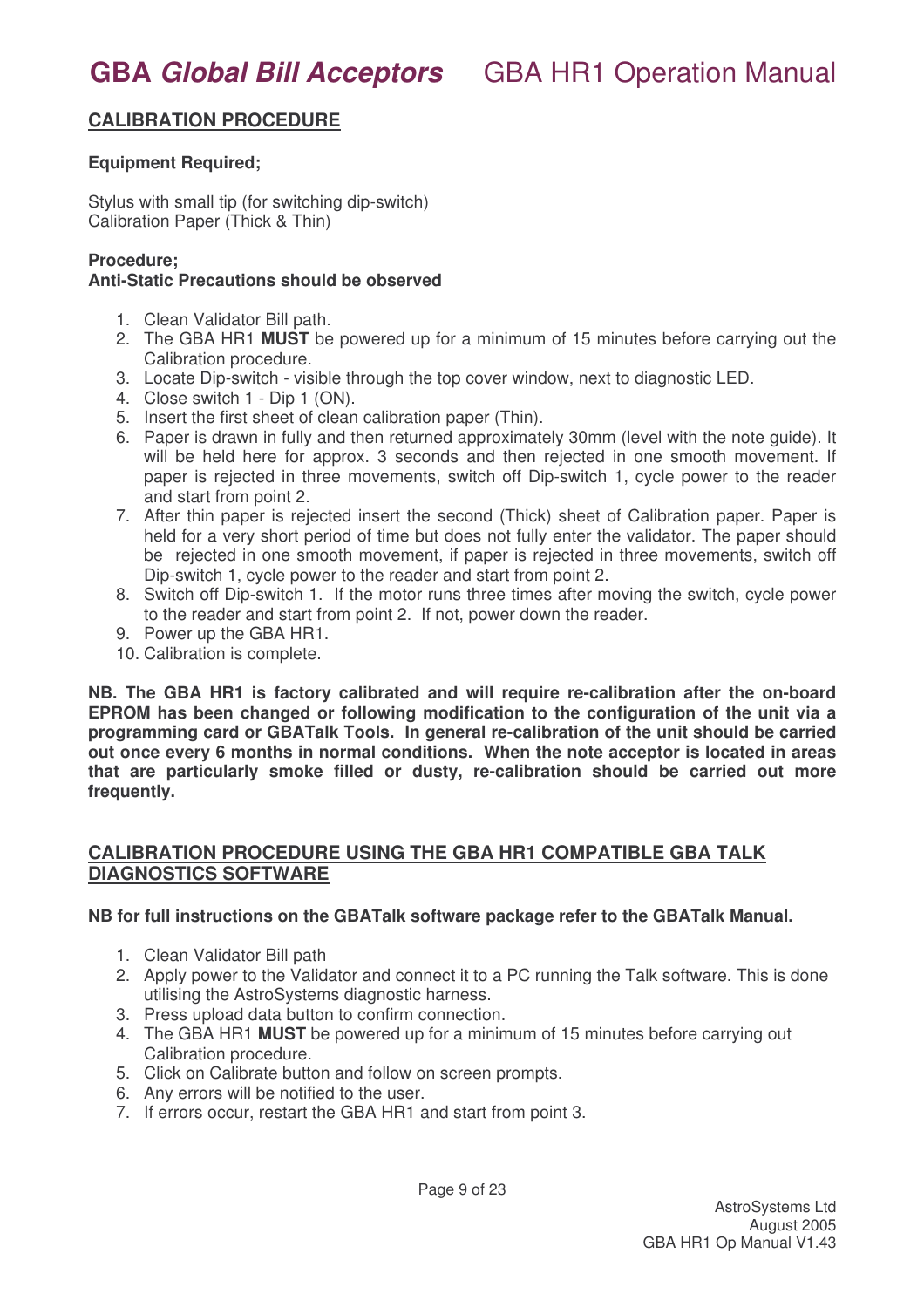#### **CONFIGURATION PROCEDURE – Programming Card**

#### **Equipment Required;**

Stylus with small tip (for switching dip-switch)

Program Card. (PC software is available to print these cards<sup>1</sup>. Please consult your local sales office)

#### **Procedure**;

#### **Anti-Static Precautions should be observed**

- 1. Dip-switch is visible through the top cover window.
- 2. Close switch 1 Dip 1 (ON).
- 3. Insert the Program Card into the reader.
- 4. If card is read and rejected in one smooth movement, then motor continues to run for a short period, configuration is successful. If paper is rejected in three movements, insert paper a second time. If paper is still not accepted switch off Dip-switch 1, power down the unit and start from point 1.
- 5. After successful configuration, switch off Dip-switch 1 and power down the GBA HR1.
- 6. Power up the GBA HR1.
- 7. Configuration is complete.

#### Note:

1. Programming Card Software Version 2.00 or greater is required for ccTalk Key Reset

2. Please ensure the programming card has been printed on a high quality printer with good solid black lines on the card.

#### **CONFIGURATION PROCEDURE – GBATalk PC software**

#### **Product Options:**

All of the options below can be set using the GBATalk program on PC or with the Program card facility. Two kinds of program card are available. Firstly a card to set all options (all options must be specified) and secondly individual, specific option, cards that will set only security level, ccTalk® Encryption Key, Note enable / disable or the use of the magnetic head facility.

Security: Selectable from four levels:

- **(a) Low** For use in applications which are not at all security sensitive and require maximum acceptance rate.
- **(b) Standard** Normal security level for non-Gaming applications. Target acceptance levels normally 95%+
- **(c) High** Normal Security level for Gaming / AWP applications
- **(d) Highest** Special security level normally reserved for particular applications

*Default is Standard (b) security, as it offers the optimum combination between security and note acceptance.*

**Use Magnetic Sensor** (firmware 0216 onwards)

Selectable for units fitted with magnetic reader head, in combination with software containing "C" denotation, e.g., G99**C**0236.164.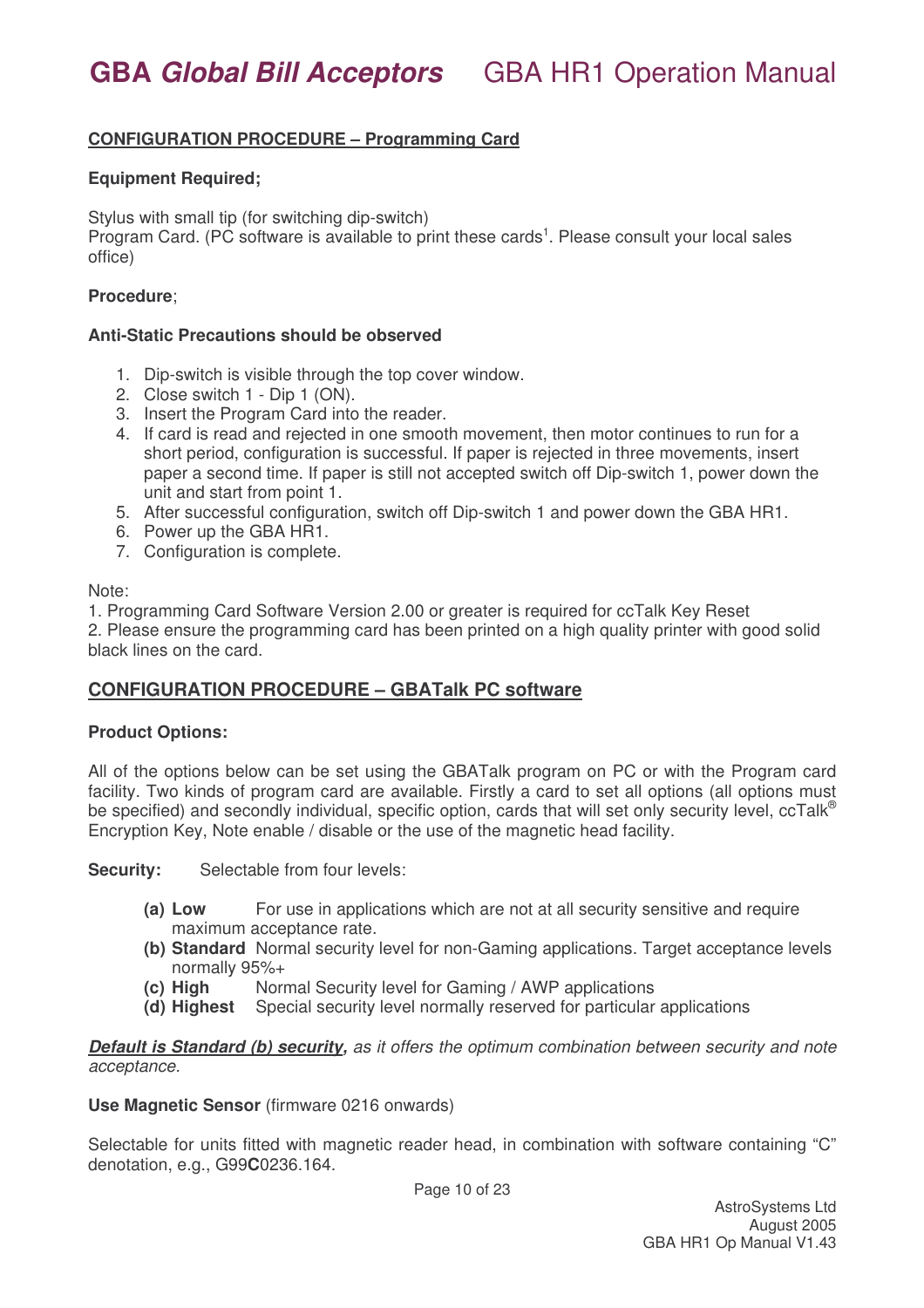#### **Stacker:**

The GBA HR1 can be set for use with the following stacker options however, to drive a stacker the GBA HR1 will require additional on board components to be fitted:

- (1) Stackerless
- (2) Vertical Vault
- (3) USV/DSV (compact or standard vertical stacker)
- (4) Horizontal Vault
- (5) WGBA
- (6) HLRC
- (7) Reserved for future use
- (8) Mechanical Anti String Gate (please refer to TBA0003 for further details)

#### **Interface:**

The HR1 can be set for use with the following interfaces:

- (1) Mars® Serial / Pulse
- (2) Parallel
- (3) RS232
- (4) MDB
- (5) ccTalk ® Non Encrypted
- (6) ccTalk ® Encrypted
- (7) Parallel XT
- (8) B Link
- (9) Parallel Binary
- (10) Smiley Secure Protocol (SSP)

Definitions of the above can be found in the Interface Description Manual.

#### **ccTalk** ® **Encryption Key Reset: (Firmware 0230 onwards)**

Should a validator require replacing in a ccTalk® application, the Encryption key will require resetting to the default in both the host machine and the note validator. This is achieved, on the note validator, by use of the ccTalk Encryption Key Reset Programming Card using the procedure described above, in "Configuration Procedure". For resetting the host machine please refer to the machine user guide.

For firmware's prior to 0230 the encryption key reset is performed via the CcTalk emulator tool.

#### **Escrow Time out period (Parallel modes only):**

This option enables the Escrow time out period to be set in 1-second intervals between 1 and 255 seconds. **Please Note:** The standard escrow time is 26 seconds. Adjust with care! The host machine must be designed to work with any other time selected. Please contact Technical support for more details.

#### **Low Power Mode:**

This mode is designed to enable the GBA HR1 to be used in applications whereby the validator is only powered up when a note is presented to the validator, e.g. solar and battery operated machines, and powers down immediately after the transaction is completed.

In this mode the quiescent current drawn by the unit is reduced by:

- (a) The motor power up check is disabled.
- (b) The sensors are turned off after a note is validated.
- (c) The stacker motor is not cycled at power up.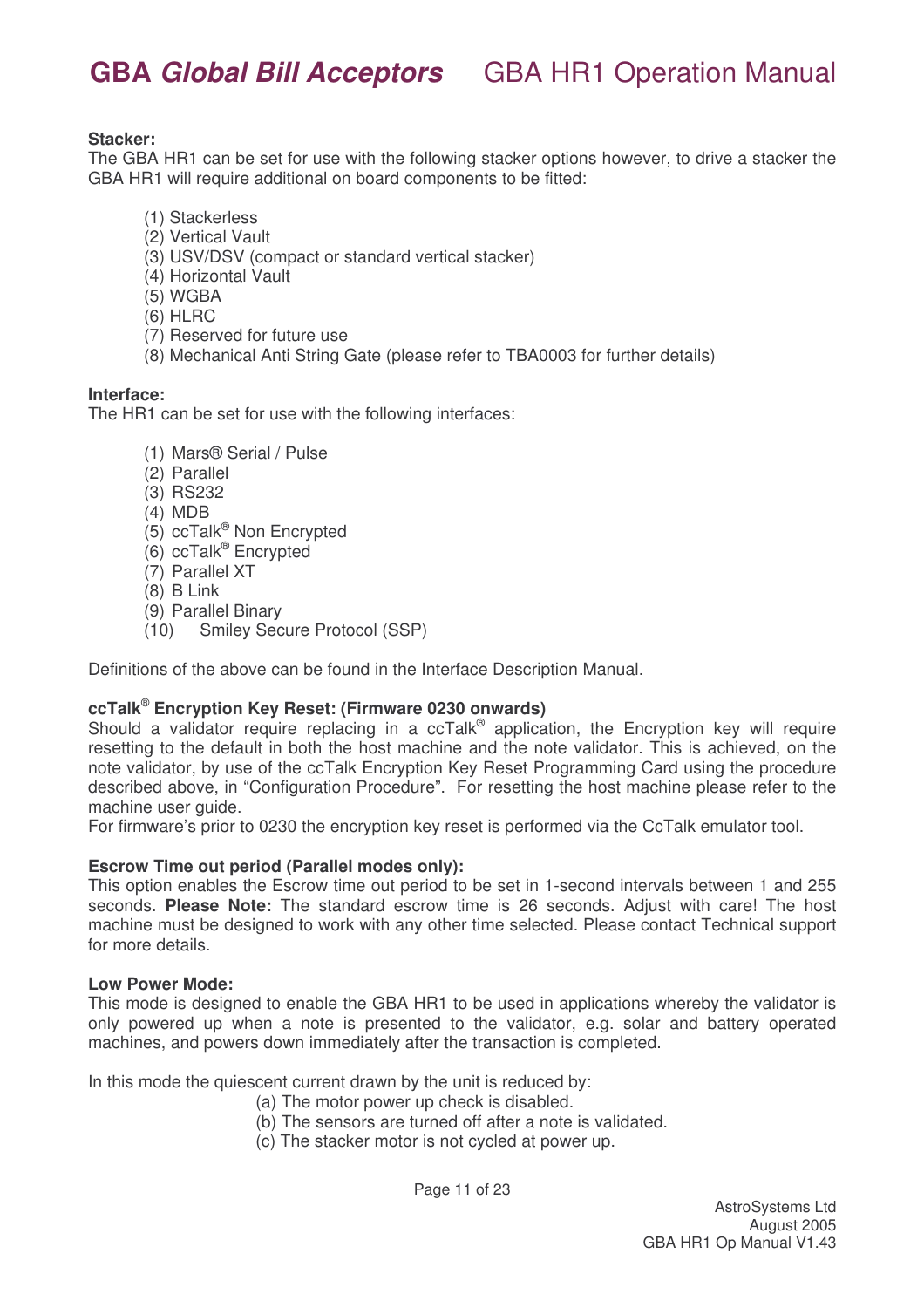### **CHANGING AN EPROM**

#### **Equipment Required;**

EPROM removal Tool.

#### **Procedure;**

#### **Anti-Static Precautions should be observed when handling or changing an EPROM.**

- 1. Ensure the supply to the validator is switched OFF.
- 2. Remove the top plate.
- 3. The EPROM is now visible adjacent to the back of the unit.
- 4. Carefully remove the EPROM using the EPROM removal Tool.
- 5. (Hold board down adjacent to the EPROM socket when removing the EPROM to avoid stressing the mounting).
- 6. Insert new EPROM with pin 1 to pin 1 of the socket. Both the EPROM and socket have a small dimple in the end to denote the location of Pin 1.
- 7. The power to the validator may now be switched back on.
- 8. Calibrate the validator (see calibration procedure)
- 9. Replace the top plate.

#### **FLASH DOWNLOAD REPROGRAMMING**

#### **Equipment Required;**

GBATalk PC software Bootstrap Harness Stylus with small tip (for switching dip-switch) Diagnostic Harness

#### **Procedure;**

#### **Anti-Static Precautions should be observed when Handling or changing an EPROM. Unit must be fitted with a FLASH memory device.**

- 1. Ensure the supply to the validator is switched OFF.
- 2. Locate Dip-switch visible through the top cover window, next to diagnostic LED.
- 3. Close switch Dip 2 (OFF).
- 4. Connect the validator to a PC running GBATalk software. This is done utilising the AstroSystems diagnostic harness.
- 5. Apply power to the validator.
- 6. Under the Bootstrap tab of the GBATalk software, Open New Dataset File and select Reprogram Validator.
- 7. The program will download all software and firmware to the validator. During this process the LED will rapidly alternate between Green and Red. Upon completion the LED will revert to a solid Green state.
- 8. Once the process is complete it is necessary to reset Dip 2 to the ON position, and restart the validator.
- 9. After completion, recalibrate the unit to ensure all new information is retained in backup memory. Please refer to the Calibration Procedure mentioned previously in this document.

If the reprogramming is unsuccessful then the diagnostic LED will flash 3 times signifying an error code, please see section below (Error codes on master) for error codes.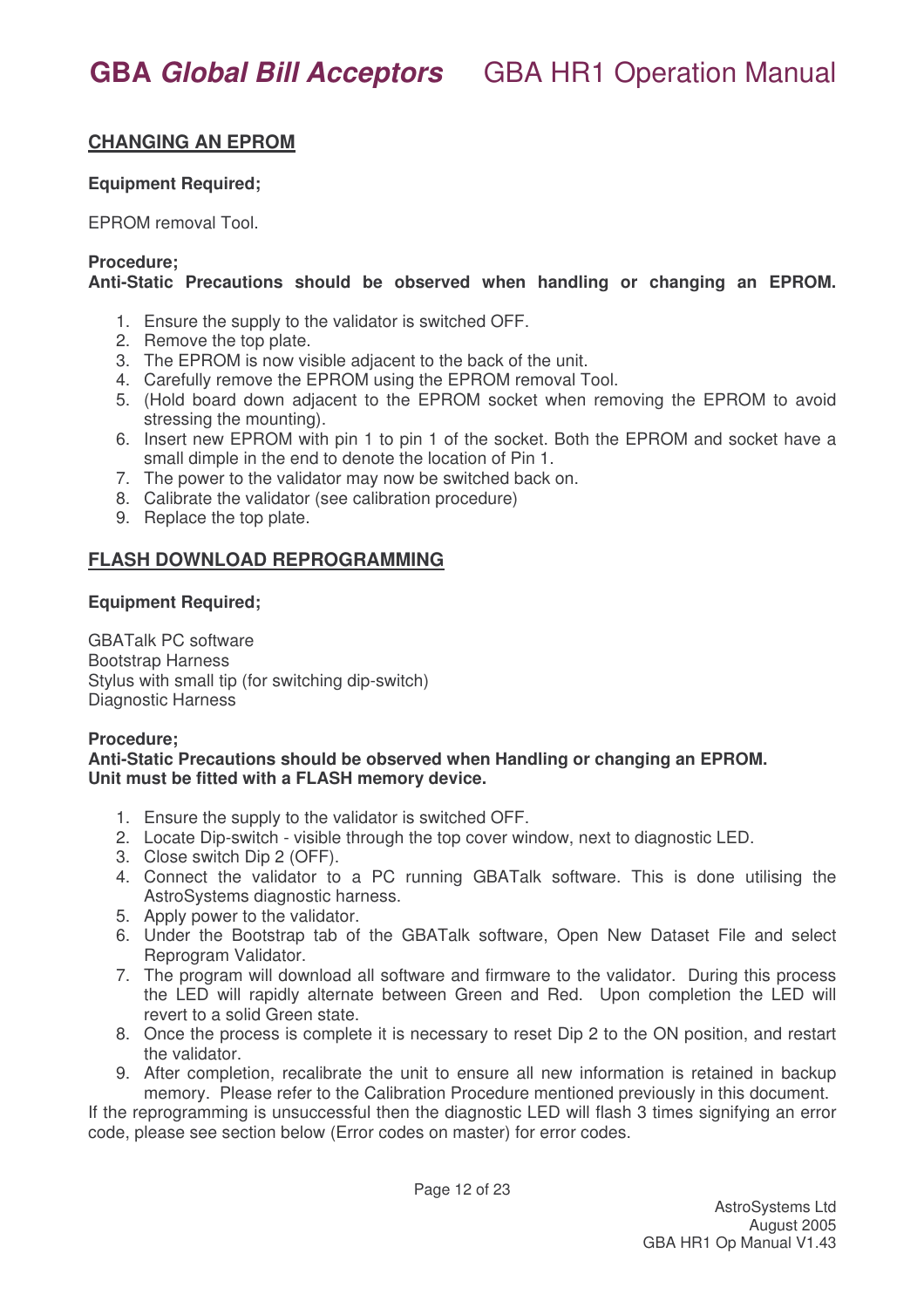### **UNIT TO UNIT CLONING**

It is possible to download software, firmware and configuration information from one GBA HR1 unit (**Master**) to a second GBA HR1 unit (**Slave**). This process is known as "Cloning".

#### **The Cloning Process:**

- 1. To start the process, the slave must be started in bootstrap mode, this is achieved by setting DIP switch 2 "**OFF**".
- 2. The two validators must be connected together before power is applied. The diagnostic LED on the Master will start off **green**.
- 3. Once power is connected, switch Dip 1 to the "**ON**" position on the Master.
- 4. The core bootstrap program should load automatically onto the Slave. Once the core program is received the diagnostic LED on the Slave will turn **red**.
- 5. Once the Master has transmitted the Extended bootstrap program correctly the diagnostic LED on the Slave will turn **green**. The Master can then interrogate the slave to determine if there is a FLASH device fitted and also determine the Slave firmware version.
- 6. If the Master receives no acknowledgement from the Slave at this point it will cease the process and signal failure via the LED error codes.
- 7. If there is no supported FLASH device detected the Master will also signal failure via the LED error codes.
- 8. If the Master has a newer firmware version, then it will be downloaded onto the Slave first. The Slave Diagnostic LED will flash between **red** and **green** very quickly.
- 9. This will be followed by the dataset.
- 10. Finally the Master will transmit the notes enabled and security to the Slave. The following settings will not be affected: Serial number, Calibration data, ccTalk ID or encryption code, Stacker type and Interface type.
- 11. To end the process power off both units and return dip switches to their original state.
- 12. After completion, recalibrate the unit to ensure all new information is retained in backup memory. Please refer to the Calibration Procedure mentioned previously in this document.

#### **Error Codes on the Master**

These error codes will be signalled using the Diagnostic LED (**Green** or **Red**). Each code comprises 3 flashes. Each flash lasts about 0.5 seconds, starting with "off". E.g. off, **red**, off, **red**, off, **green**.

| <b>Error Condition</b>                            | Code (3 Flashes) |
|---------------------------------------------------|------------------|
| No response from Slave                            | R                |
| Not recognised FLASH device on<br>Slave           |                  |
| Failure while downloading bootstrap<br>program    | е                |
| Failure while downloading EEPROM<br>settings      |                  |
| Failure while checking slave<br>firmware revision |                  |
| Failure while downloading firmware                | с<br>с           |
| Failure while downloading dataset                 | е<br>е           |
| Successful download                               |                  |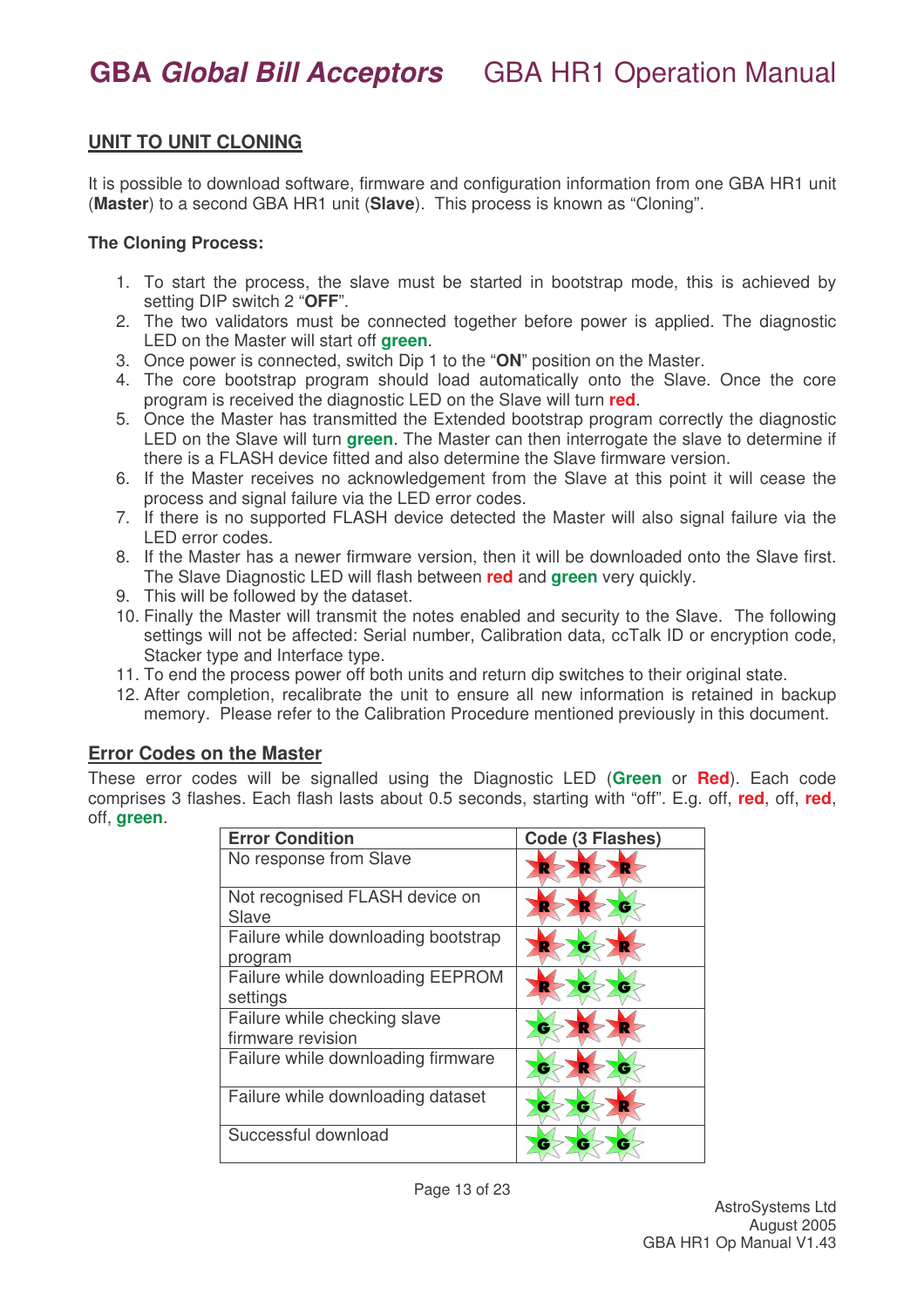#### **CHANGING NOTE GUIDE PLATES:**

(To accommodate alternative currencies)

Illuminated runway Note Guides are fitted as standard to GBA HR1 products.

An illuminated runway note guide is available in UK, Canadian, US and European form. Please consult your local office for details and changing instructions.

Illuminated note guide connections:

Pin 1 (Black Wire) 0Volts Pin 2 (Red Wire) 12VDC Pin 3 (Yellow Wire) Control Control  $< 0.5$ VDC = Off  $Control > 3VDC =$  On

**Note:** the illuminated runway note guide is only available in an up stacking format. Therefore, it is not compatible with the Compact and Vertical Stacker product in the down stacking configuration. All other stacker products are compatible.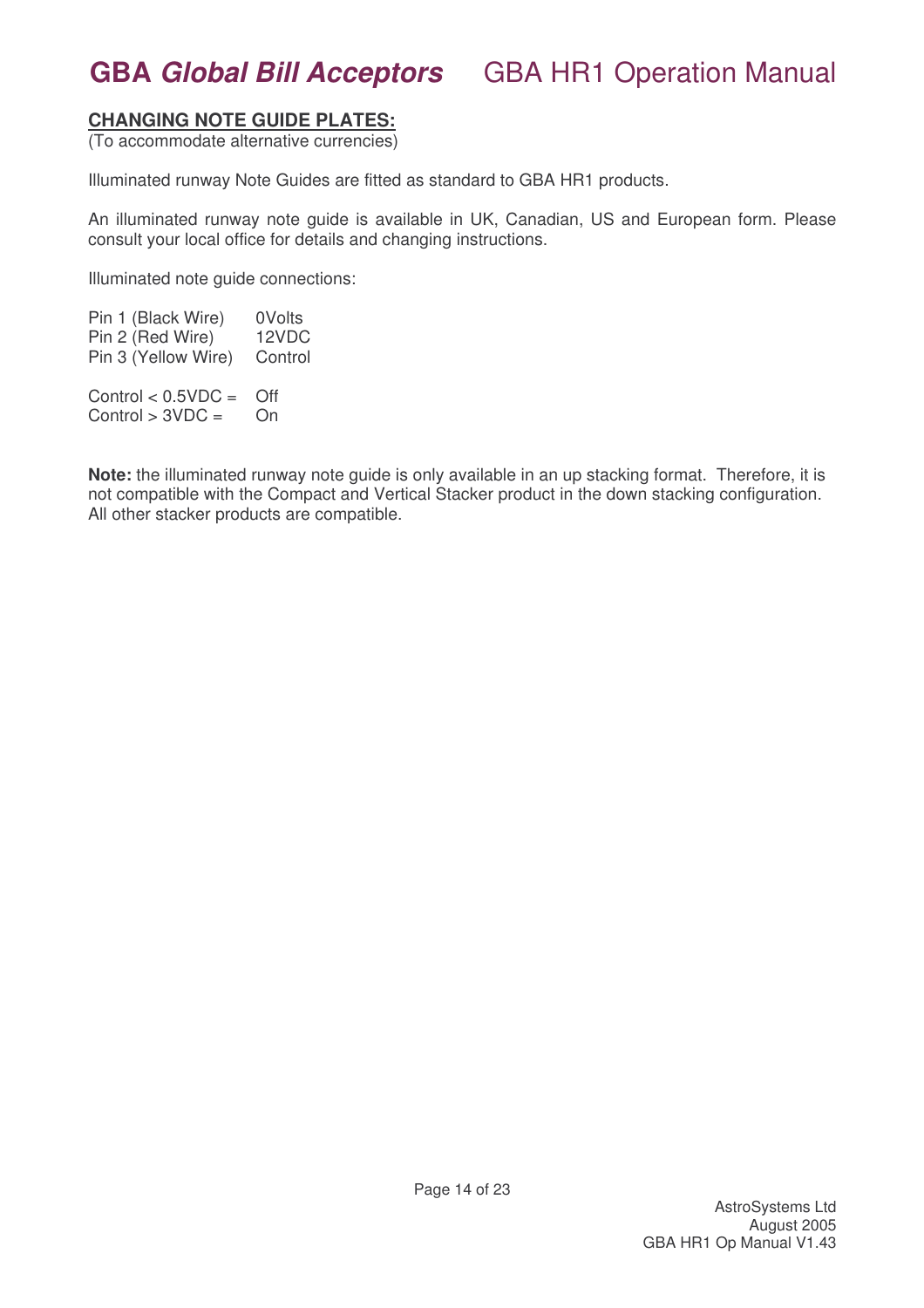### **OPTICAL ANTI STRING GATE (OASG):**

#### **Introduction:**

The OASG is a key component of the GBA HR1 security system. The sensor detects strings, tape or other foreign objects behind the note being validated. Should any objects be detected then the note is rejected. Options exist for the unit to be disabled if a preset limit of consecutive string attempts is detected.

#### **Operation:**

#### **General:**

Once the validator has completed the validation process and is satisfied the note is genuine; the note is moved from the escrow position, such that, the rear of the note is clear of the OASG sensor. A reading is taken and if it is within limits the note is transported to the cashbox and credit given. If the reading is outside limits the note is rejected.

Eight variables can be set in EEPROM memory to control the OASG operation.

- 1) No. of String Attempts Before OASG Locks Out
- 2) OASG Lock Out Period
- 3) OASG Recalibration Period (F/W 0230 onwards)
- 4) OASG Sensitivity
- 5) OASG Foreign Object Check
- 6) Note Jam Detect Limit
- 7) Note Returned Prior to Lock Out
- 8) Enable 2 Note Return check

#### **Calibration:**

When the unit is calibrated the OASG is set up to read 176 on pre 0230 F/Ws or 200 on 0230 F/W and above. The Ambient reading is stored.

For F/W 0230 onwards an option is available to recalibrate the OASG periodically during idle times. If the validator is in a jam or alarm condition then recalibration does not occur.

#### **Soft options:**

The following options can be set using the GBAService set up program. Options 1, 2, 5 and 8 (above) can also be set using the Programming Sheet utility.

#### 1) **String Attempts Before OASG Locks Out:**

This option can be set from 0 to 255 and limits the number of successive OASG rejects that will be allowed. When the set value is reached the validator will issue an alarm signal (according to the interface in use). Additionally the validator will lock out (disable) for "x" minutes, where "x" is the setting of the "OASG Lock Out Period".

**Note**: *This option can be turned off by setting this feature to zero.*

*Default setting is 0 attempts, as this feature is only applicable in a limited number of cases, where a specific security incident has been reported.*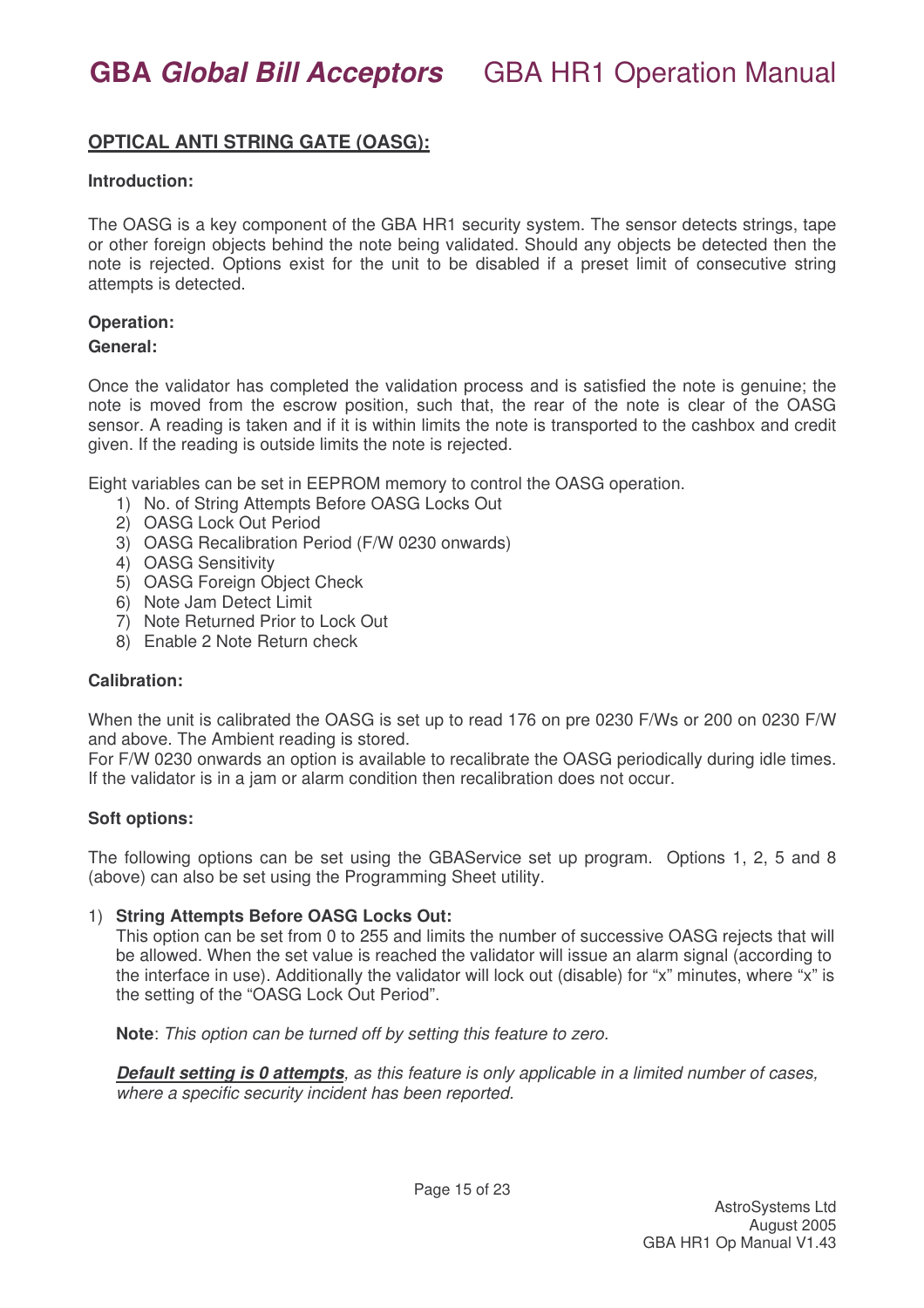#### 2) **OASG lock out period.**

This option can be set from 0 to 255 and determines the time (in minutes) that the validator is disabled, following the detection of the set number of successive OASG rejects. If this option is set to zero, and the "String attempts before OASG lock out" is set to 1 or more, the unit will not lock out when the limit is reached, however it will return the note and give an alarm signal.

*Default setting is 5 minutes, as this acts as an effective deterrent to the persistent fraudster, whilst minimising disruption to the legitimate user.*

#### 3) **OASG Recalibration Period.**

This option can be set from 0 to 255 and determines the time (in minutes) between OASG calibrations. This will ensure that long-term degradation of the sensors is compensated for. If this option is set to 0 then no recalibration will occur.

*Default setting is 10 minutes; this offers a regular automatic response to changes in environmental conditions.*

#### 4) **OASG Sensitivity.**

This option can be set to Low, Standard, High or Disabled. Disabled removes operation of the OASG for string checks.

*Default setting is Low for Stackerless applications, as this provides best combination of security and acceptance*

*Default setting is Disabled for Stacker applications, as this type of unit offers inherently higher levels of security due the physical operation of the stacking process*.

#### 5) **OASG Foreign Object Check.**

This option checks for the insertion of foreign objects into the bill path, if such an event is detected then the unit will lock out until the object is removed.

*Default setting is OFF as this feature is only applicable in a limited number of cases, where a specific security incident has been reported.*

#### 6) **Note Jam Detect Limit.**

This option sets the change in conditions required to activate a "Note Jam" state. This limit should not be altered unless specifically advised by an official Astrosys representative.

*Default setting is 40, as it has been calculated to be the optimum value for all applications.*

#### 7) **Note Returned Prior to Lock Out.**

This option specifies whether a note should be returned to the customer (ON) or held at the rear of the acceptor (OFF), if the "String attempts before OASG lock's out" value is reached

**Default setting ON**, as this ensures that the note is returned to the customer, should a fault be *detected.*

#### 8) **Enable "two note return check"**

This option is used to activate a security feature to detect specific fraud attempts, please contact your local office for more information.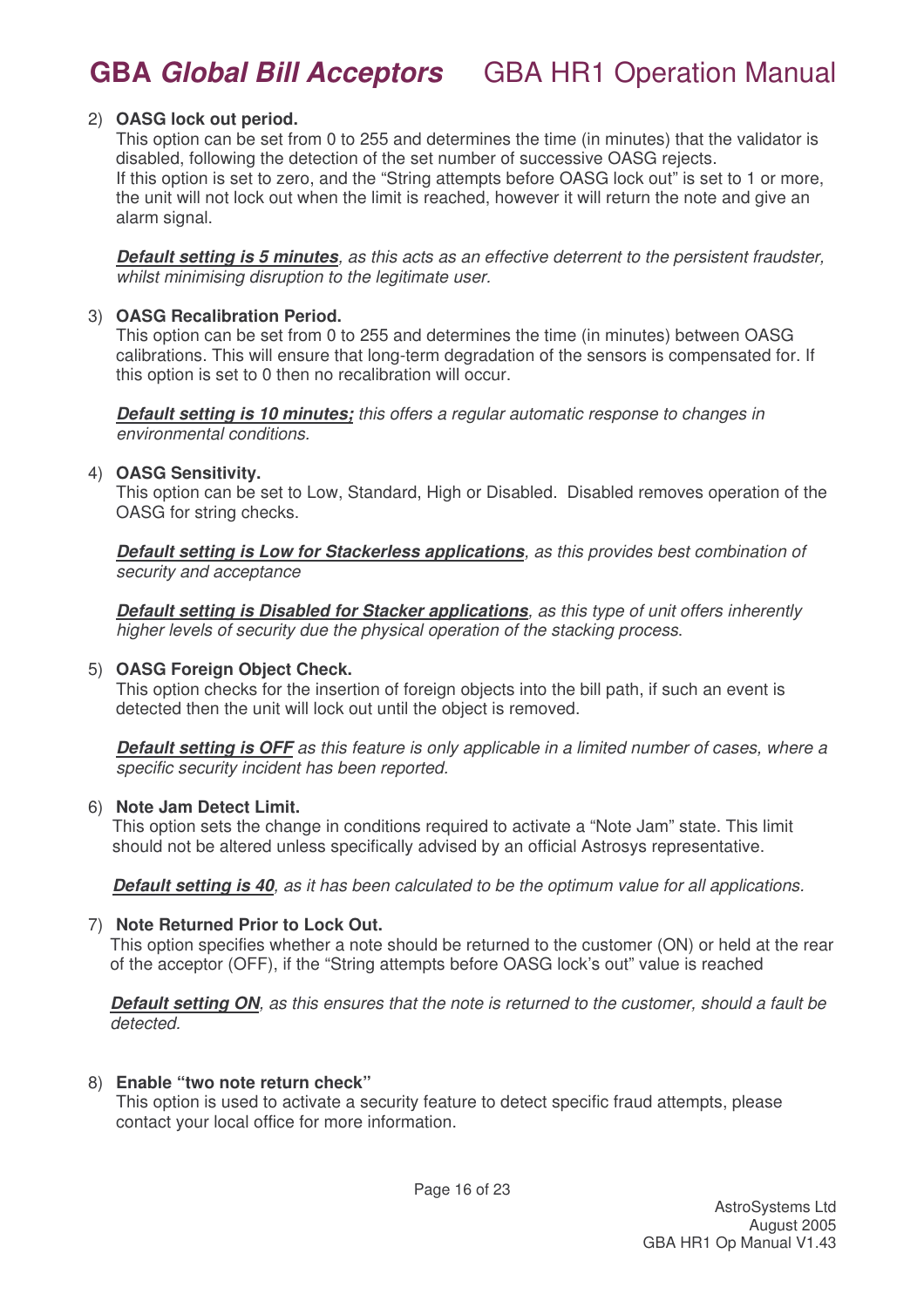Default setting is OFF, as this feature is only applicable in a limited number of cases, where a *specific security incident has been reported.*

#### **GBA HR1 DEFAULT SETTING GUIDELINES:**

**Note:** The GBA HR1 can be configured in many ways allowing the user to customize the unit to their specific requirements. The configurations listed below are our default settings for this product within set applications.

| <b>No</b> | <b>Options</b>                          | <b>Stacker less units</b> |                 |                       | <b>Stacker units</b> |             |
|-----------|-----------------------------------------|---------------------------|-----------------|-----------------------|----------------------|-------------|
|           |                                         | <b>Default</b>            | <b>Car Wash</b> | <b>Windowed Notes</b> | <b>Stacker</b>       | <b>MASG</b> |
|           | String attempts before OASG lock's out. |                           |                 |                       |                      |             |
| 2         | OASG lock out period                    | 5                         | 5               |                       | 5                    |             |
| 3         | OASG Recalibration period (minutes)     | 10                        | 10              | 10                    | 10                   | 10          |
| 4         | <b>OASG</b> sensitivity                 | LOW                       | Low             | LOW                   | Low                  | Low         |
| 5         | OASG Foreign object check               | No                        | <b>No</b>       | <b>No</b>             | <b>No</b>            | No          |
| 6         | Note jam detect limit                   | 40                        | 40              | 40                    | 40                   | 40          |
|           | Note returned prior to lock out         | Yes                       | Yes             | Yes                   | Yes                  | Yes         |
| 8         | Enable 2 note return check              | <b>No</b>                 | <b>No</b>       | <b>No</b>             | <b>No</b>            | <b>No</b>   |
| 9         | <b>Discrimination security</b>          | Std                       | Low             | Std                   | Std                  | Std         |

**Note:** *Discrimination Security is explained further under the heading "security" within the "Configuration Procedure – GBATalk PC software" subject above.*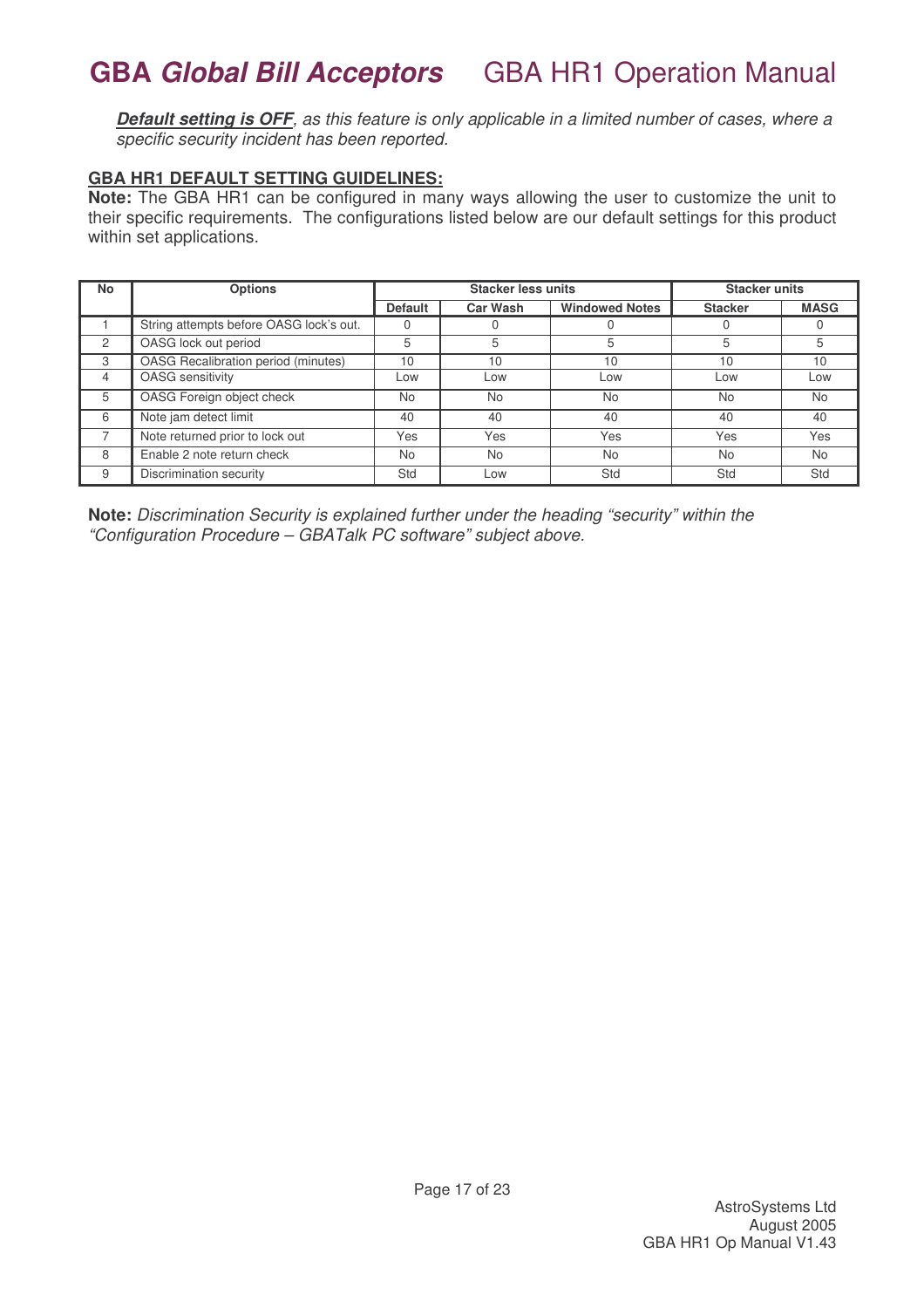### **DIAGNOSTICS:**

#### **Introduction:**

The GBA HR1 is fitted with a micro board having the facility to communicate validator status by the use of a bi-colour (Red / Green) LED. The following functionality describes the operation of the LED when fitted with firmware Version 0230 onwards.

The LED is visible through the calibration switch hole on the top cover.

#### **LED Functionality:**

The LED communicates validator status. This enables enhanced diagnostics for the user and for AstroSystems personnel when assisting customers over the phone or by email.

#### **Normal Run Mode**:

The LED will be permanently Green (solid on)

If a note is rejected a flash code is given (Green LED Flashed off):

| If the note is rejected due to:        | No of flashes (led goes off) |
|----------------------------------------|------------------------------|
| Unrecognised note                      |                              |
| <b>OASG Reject</b>                     |                              |
| Returned (due to escrow or SW inhibit) | 3                            |
| Note slip during validation            |                              |
| Potential Note Cross-Validation        | .h                           |

#### **Validator Inhibited by Host:**

If the host inhibits the unit then the green LED will flash slowly (rate 0.5Hz, approx 1 sec on / 1 sec off).

#### **Fault Conditions:**

Indicated by turning the LED Red.

| <b>Fault</b>        | LED State                         |
|---------------------|-----------------------------------|
| Stacker full or Jam | Solid Red LED                     |
| Cashbox not present | Slow Flashing Red (approx. 0.5Hz) |
| OASG Lock out       | Fast Flashing Red (approx. 1 Hz)  |

#### **Order of precedence of Error Codes:**

There may be situations where more than one fault/operating condition is applicable, in which case the order of precedence of displaying the codes is as follows:

|  | 1. Note Jam / Stacker Full |  |
|--|----------------------------|--|
|  |                            |  |

- 2. Anti-String Gate Lock-out (fast flash red)
- 3. Calibration Mode (flash red / green)
- 4. Cash Box Missing (slow flash red)
- 5. Validator Master Inhibit On (slow flash green)

 $(solid red)$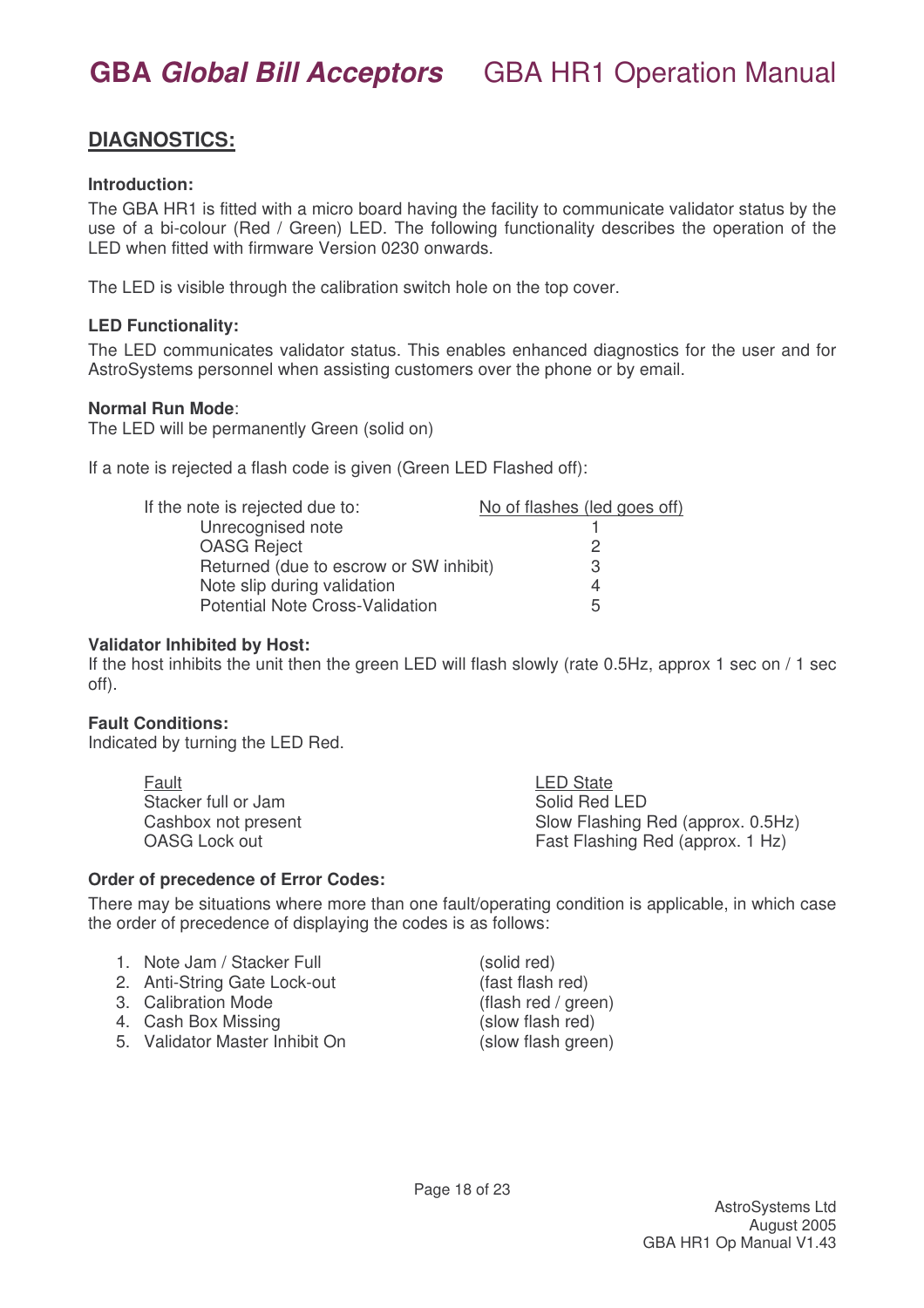#### **Calibration Mode**

When the calibration switch (SW1) is in the "on" position and the unit is powered up, the LED will flash the Firmware revision level (see below) followed by an alternate Red / Green (1Hz) flash to indicate the unit has entered calibration mode.

When the calibration switch is turned on while the power is on, then calibration mode ( (1Hz) alternating flash) is entered directly.

Should calibration fail then the following codes should be given after the switch 1 is returned to the off position:

1 second off time then: Cause **Flash** 

IL Fail

IR Fail

VL Fail

VR Fail

UR Fail

UL Fail

DR Fail

DL Fail

OAS Fail

Mag Fail

Calibration Aborted

Then 1 second off – the unit will then go back to run time status indication.

#### **Other Faults:**

EEPROM checksum error

External RAM error

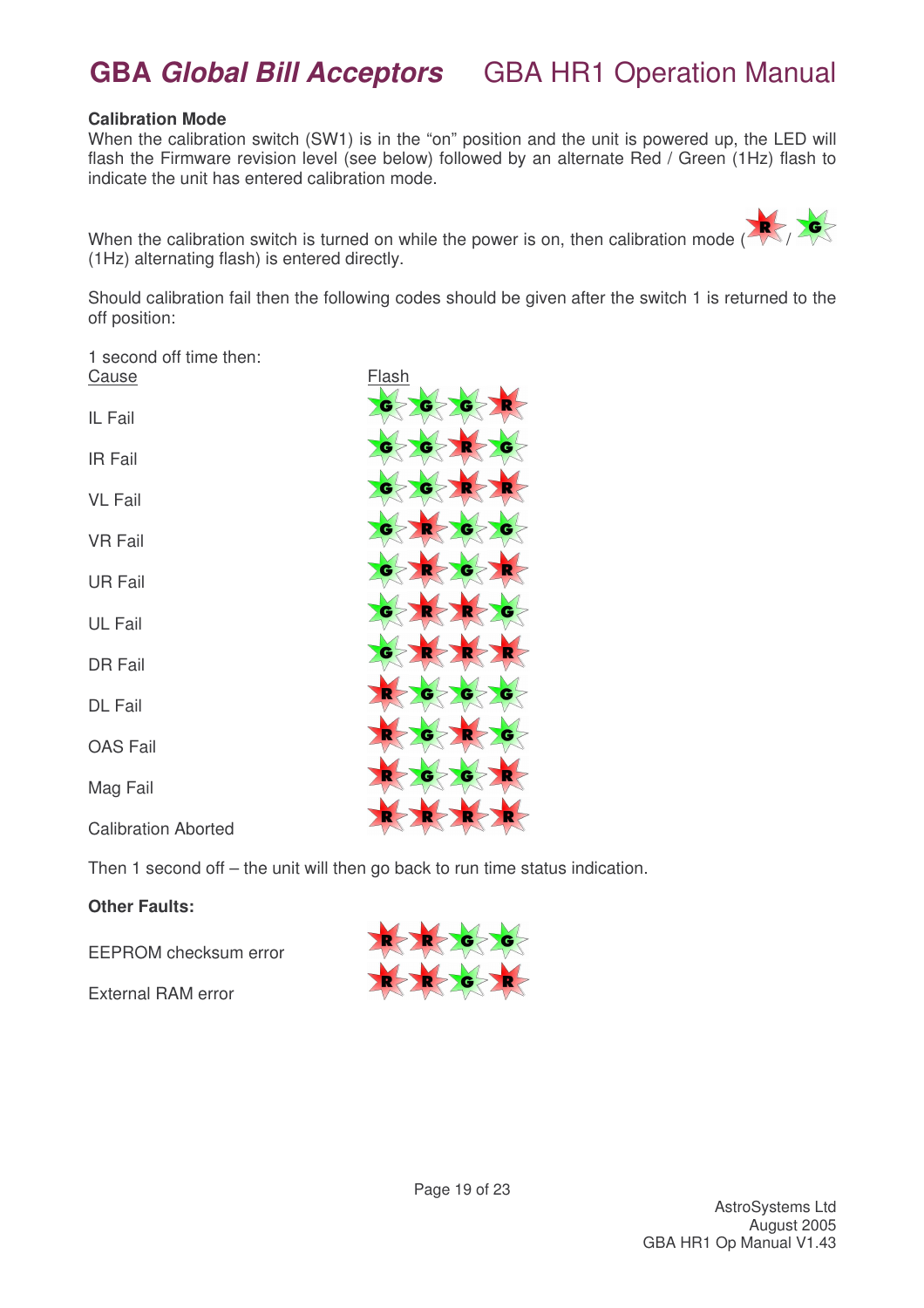#### **Firmware Revision Level:**

The validator will signal the current firmware version after the unit is switched on and the Calibration Switch is turned on<sup>\*</sup>, as follows:

Red LED will flash as a delimiter before each character. Green LED will flash the individual numbers of the revision code. There is no red flash at the end, but there is a one second delay before the Green / Red flash LED comes on to indicate "Calibration" mode status. For zero, there will just be 2 consecutive red flashes.

If the cal switch is returned to its "off" position during the display of the revision level, the display will continue and the validator will enter normal run mode following the 1 second delay at the end

#### **Example:**

When the validator signals 0224:

The LED will flash…



Note Firmware version 0227 indicated revision on power up, regardless of the status of the calibration switch.

Firmware version 0227 would not display revision if the validator were in low power mode.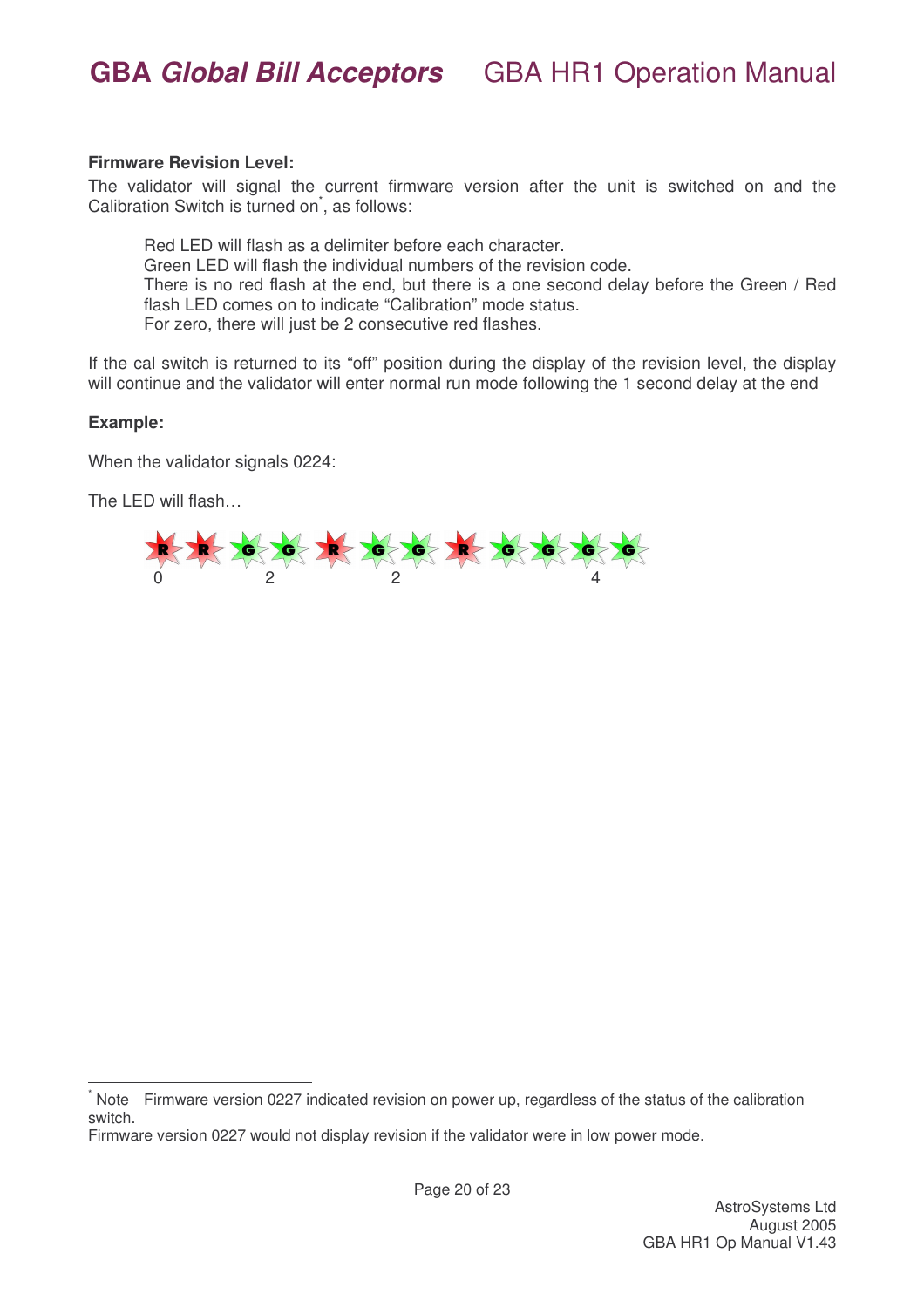**Product Bulletin** Compact Bezel Mono Bracket Kit

PART No: ASY-M-130017



Dieg No. PS-A SP-M-1900 In

Page 3.2<br>Ref Fés, Compaci Mongaldzen

This articles to be use on the cale unsersumply thanks copyright and who major can be disc ordered.)<br>property of busines a boureard out, it must not business or reproduces -different as gripping and are an house spay.

**Electronyxine Contects** 29 January 2004

August 2005 GBA HR1 Op Manual V1.43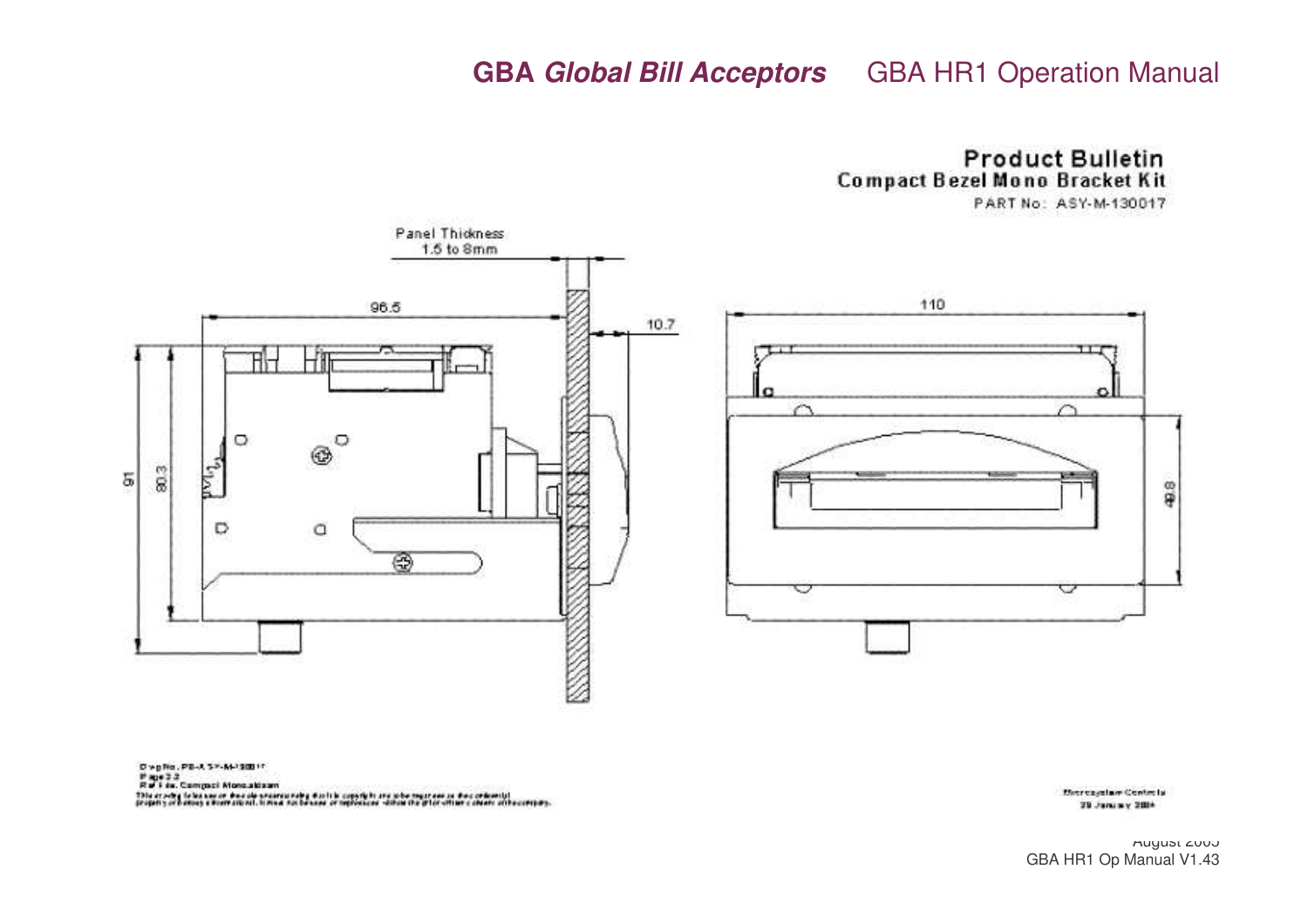

**Product Bulletin Standard Bezel Mono Bracket Kit PART No: ASY-M-130016** 

100

89.6

Miaro aystew Can trat o Z3 January 2004 troSystems Ltd August 2005 GBA HR1 Op Manual V1.43

0 kg # o: PE-ASY41-130316

Am file: Standard Mono.ddarm

This are-digitation on the colour sense religionships that the copy of the regimes to the contempt.<br>Supports of the copy of the religionship rest to be used to represe an obtaining plan -champ conservation company.